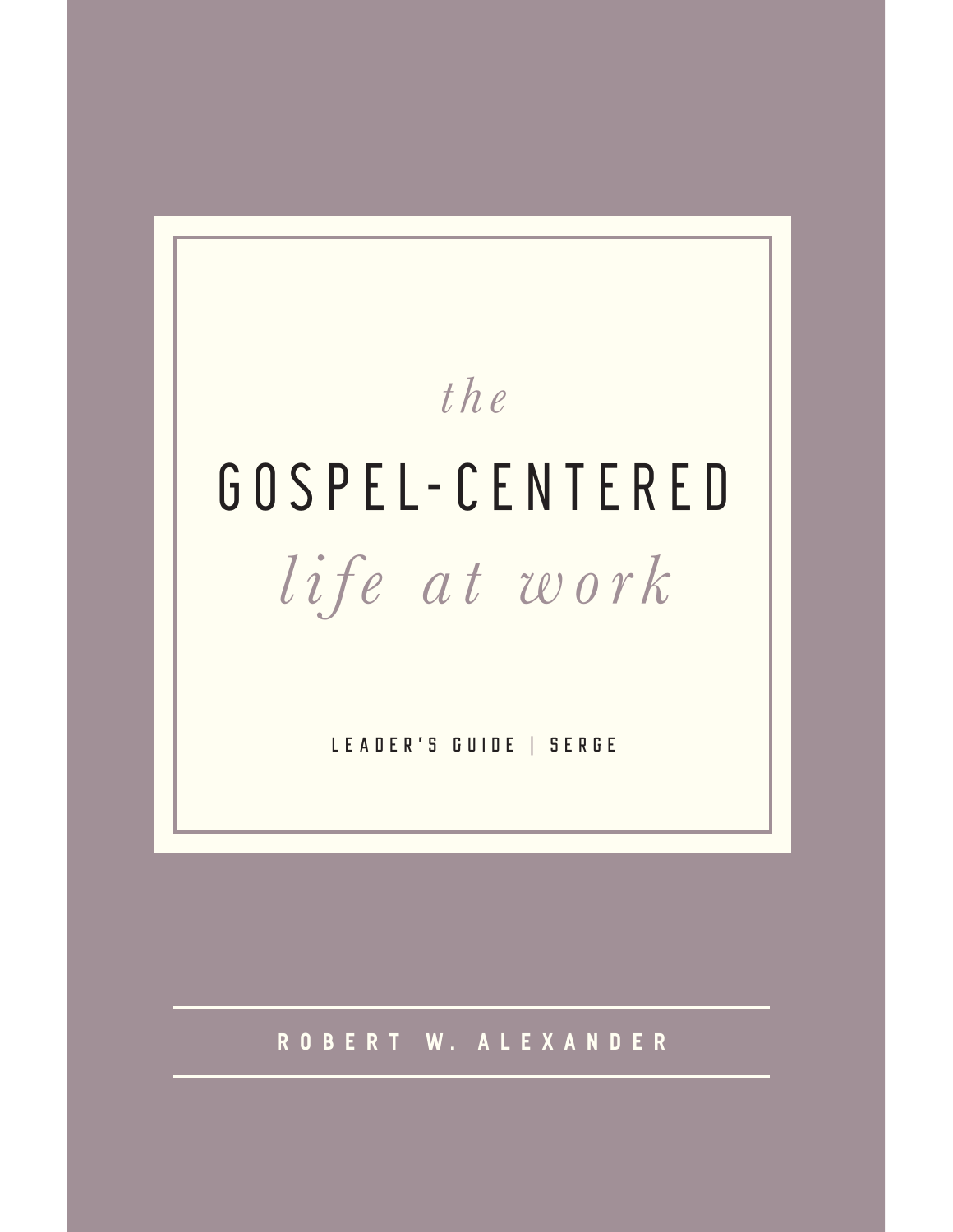"Alexander rightly redefines our understanding of work as a meaningful vocation in partnership with God, which God uses to advance his kingdom and to make us more like himself. Churches nurtured on this engaging and insightful study and its gospel-centered principles will become agents of God's love and redemption in places and in ways they never thought possible."

**Dr. Catherine L. McDowell,** Assistant Professor of Old Testament, Gordon-Conwell Theological Seminary, Charlotte

"This is an incredibly important guide. I know of no other book that so fully incorporates the meaning of the gospel and of our work and what it means for my life as a Christ follower in the marketplace. It is equal parts illuminating, practical, inspiring, and encouraging. In the truest sense of the word rich, I am a richer man for having read it. I will recommend it to all that I come across."

**Henry R. Kaestner,** Managing Principal, Sovereign's Capital;

co-founder and chairman, Bandwidth.com

"Following in the footsteps of The Gospel-Centered Life, Rob Alexander has written a wonderful small group study on work, which is highly applicable regardless of whether our work happens in the office, on the road, at school, or in our home. Using clear examples, accessible language, and important biblical lessons, Alexander forcefully illustrates the ways that God can use our work to shape us as Christians while also using us to shape our workplace."

**Dr. Christian B. Miller,** Director of the Character Project; professor of philosophy, Wake Forest University

"The Gospel-Centered Life at Work is a fresh take on the challenge to integrate our faith and work. Rob Alexander's dual experience of (1) life in the workplace trenches and (2) life in the pastoral ministries of the church give him a rare capacity to prepare this study. His passion for the Word of God and for the world of work are infectious. What the marketplace needs is not just condemnation and criticism but the kind of life-giving gospel served up in this volume."

David W. Gill, PhD, Mockler-Phillips Professor of Workplace Theology & Business Ethics; director, Mockler Center for Faith & Ethics in the Workplace, Gordon-Conwell Theological Seminary; author of It's About Excellence and Doing Right

"One of the church's great lapses in judgment has been the neglect or disregard of work's importance to spiritual formation. Rob Alexander's experience in business and church leadership gives him a unique ability to address this hole in discipleship and help men and women discover the transforming power of the gospel in their lives and daily work."

**Bill Peel,** Executive Director, Center for Faith & Work at LeTourneau University; co-author of Workplace Grace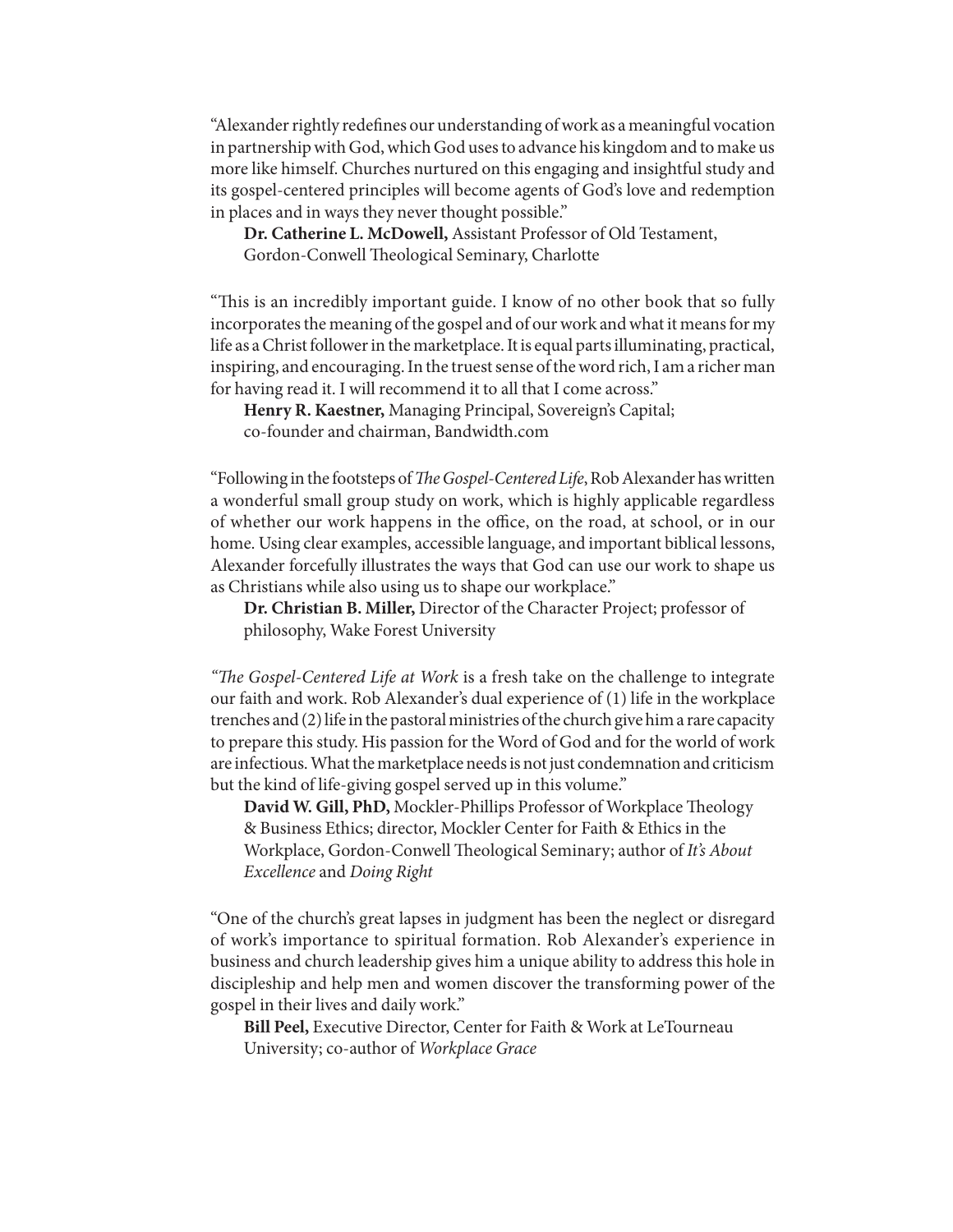"Rob has done an excellent job of releasing the power of the gospel in our everyday work life. Whether you are a lifelong Christian or new to the faith, this book is a must read. As a business owner, this study guide has reshaped me as an employer, service provider, husband, and father to try to become Christ's ambassador in all that I do."

**Dave Marley, PharmD,** CEO, Marley Drug, Inc.

"Too many Christians see their daily work as something separate from their faith, except for their opportunity to share faith. Rob Alexander, in his thoughtful and challenging book The Gospel-Centered Life at Work, helps us see that our work is important to God. Even in the tough times at work, God is at work in and through us. This is an important contribution to the life of any Christian."

**Al Erisman,** Executive in Residence, School of Business and Economics, Seattle Pacific University; co-chair, Theology of Work Project (www. theologyofwork.org)

"God's purpose involves us being at work in this world—a vocation, a calling. Rob Alexander says 'work is one of the primary ways we respond to God in gratitude for all He has done in Christ.' He includes exercises and excellent discussion questions to help Christians in the working world."

**Will Metzger,** Campus Minister, University of Delaware; author of Tell the Truth

"Martin Luther King, Jr. said, 'All labor that upli\*s humanity has dignity and importance and should be undertaken with painstaking excellence.' Yet, we often don't think imaginatively enough about how our everyday work serves others. In this helpful guidebook, Rob invites leaders—whether in the home or in the marketplace—to explore a biblical understanding of work that changes both us and the communities of which we are a part."

**John Terrill, Director, Center for Integrity in Business, Seattle Pacific** University

"Here is a timely and thoughtful study of work as a sacred calling. Rob Alexander has put together a deeply provocative and unfailingly practical guide for the Christian community to think anew about the meaning of discipleship in the workplace. There is so much to ponder in these pages!"

**Dr. Van Weigel,** Professor of Ethics and Economic Development, Eastern University, St. Davids, PA

"Many of the Christians I encounter every day are struggling to find real meaning in their work. Without a gospel lens, work either becomes a necessary evil or an all-consuming idol. Rob provides the gospel lens so desperately needed today. If you want to see your life and work as Jesus sees it, pick up this book and read. You will find it a paradigm-shifting experience that will nourish your soul!"

Rev. Jeff Gissing, Director of Discipleship at the First Presbyterian Church of Bethlehem, PA; teaching elder in the Presbyterian Church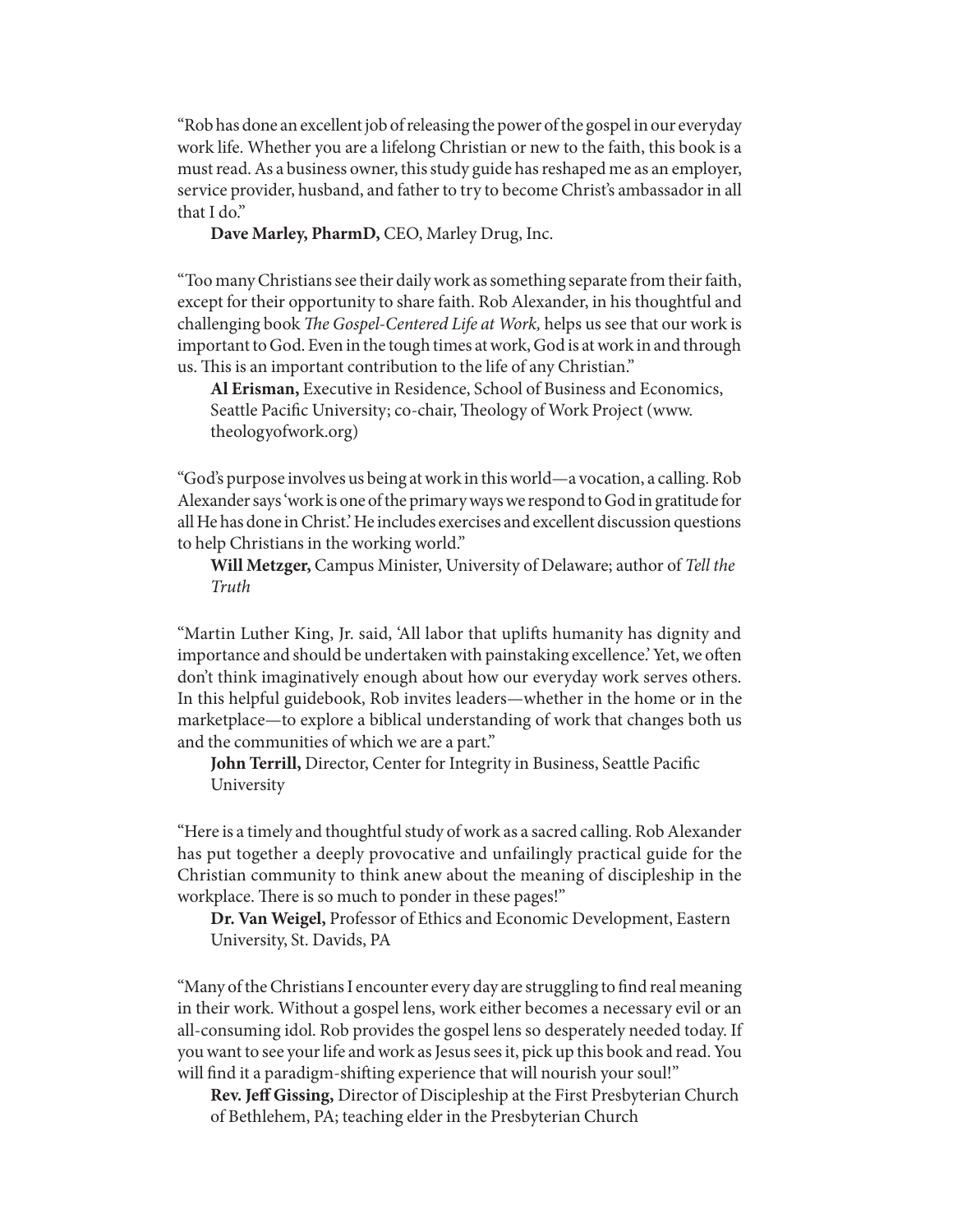## **THE GOSPEL-CENTERED LIFE AT WORK**

Robert W. Alexander

 *LEADER'S GUIDE* 



www.newgrowthpress.com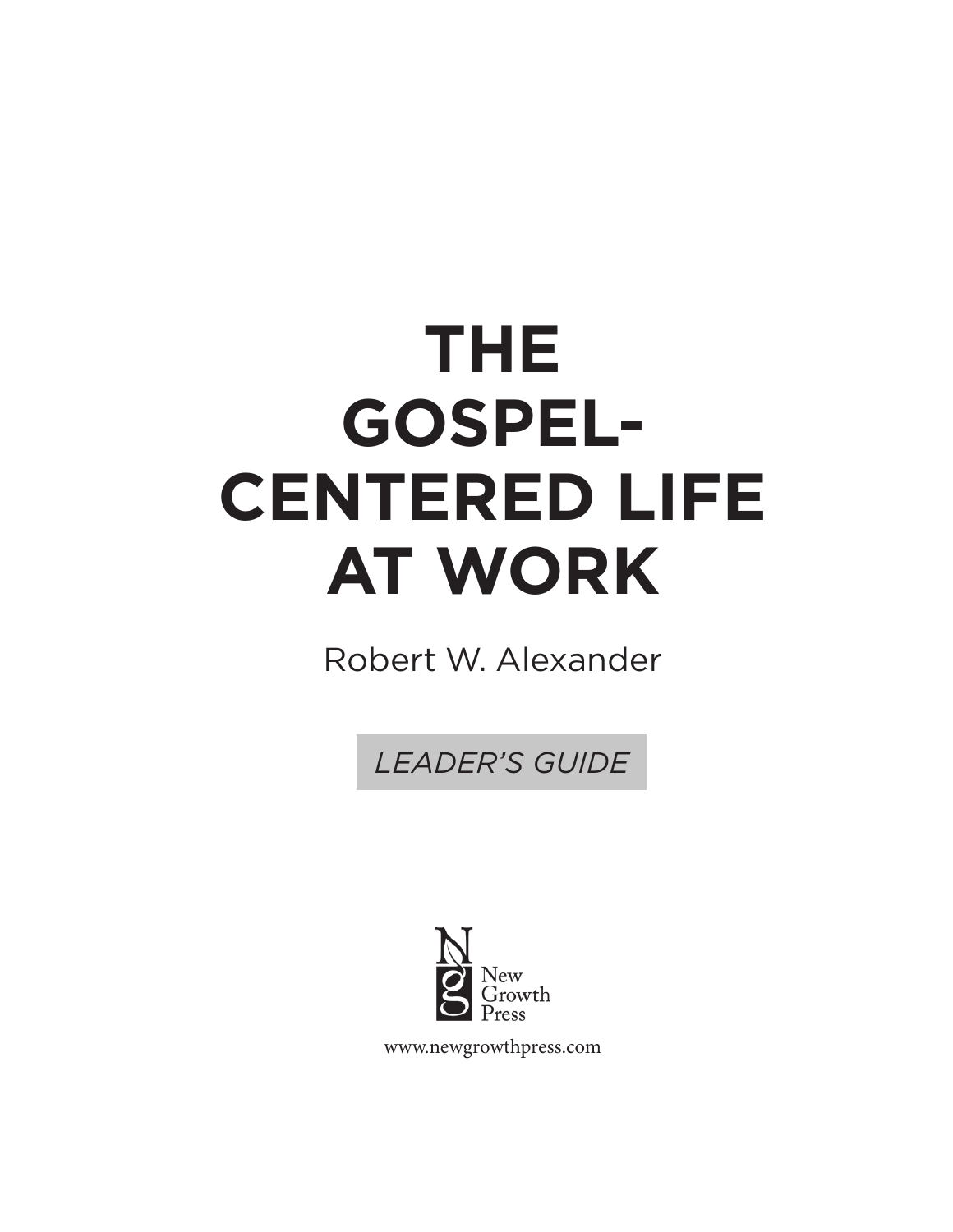The Gospel-Centered Life at Work: Leader's Guide New Growth Press, Greensboro, NC 27404 www.newgrowthpress.com

Copyright © 2014 by Robert W. Alexander

All rights reserved. No part of this publication may be reproduced, stored in a retrieval system, or transmitted in any form by any means, electronic, mechanical, photocopy, recording, or otherwise, without the prior permission of the publisher, except as provided by USA copyright law.

Unless otherwise indicated, Scripture quotations are taken from The Holy Bible, English Standard Version.® Copyright © 2000; 2001 by Crossway Bibles, a division of Good News Publishers. Used by permission. All rights reserved.

Scripture quotations marked NIV are from the Holy Bible: New International Version®. (NIV®). Copyright ©1973, 1978, 1984 by International Bible Society. Used by permission of Zondervan. All rights reserved.

Scripture quotations marked NASB are from the New American Standard Bible®, Copyright © 1960, 1962, 1963, 1968, 1971, 1972, 1973, 1975, 1977, 1995 by The Lockman Foundation. Used by permission. (www. Lockman.org)

Typesetting & E-book: Lisa Parnell, lparnell.com Cover Design: Faceout Books, faceoutstudio.com

ISBN: 978-1-939946-68-3 (Print) ISBN: 978-1-939946-97-3 (eBook)

Printed in the United States of America

21 20 19 18 17 16 15 14 1 2 3 4 5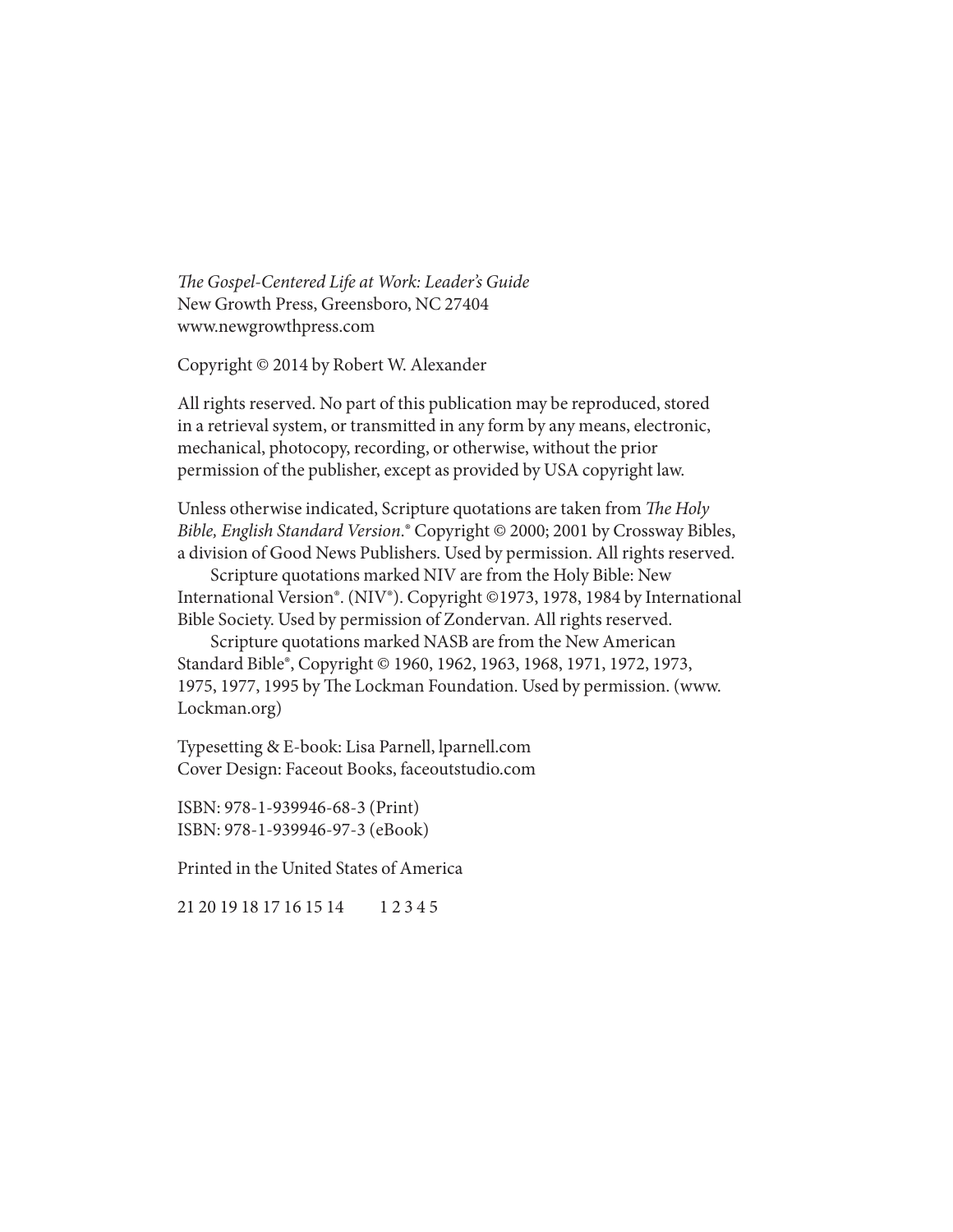## **CONTENTS**

|                                            | INTRODUCTION 1                                                                                                                                                             |  |
|--------------------------------------------|----------------------------------------------------------------------------------------------------------------------------------------------------------------------------|--|
|                                            | Lesson 1- THE GOSPEL-CENTERED LIFE:<br><b>GOD REALIGNS US TO WORK5</b><br>Article: A Deeper Understanding of Vocation<br>Exercise: Extraordinary Purposes in Ordinary Work |  |
|                                            | Lesson 2- TRANSFORMATION:<br><b>GOD USES WORK TO CHANGE US  20</b><br>Article: The Daily Grind<br><b>Exercise: How Work Reveals Our Hearts</b>                             |  |
|                                            | Lesson 3- FROM TOIL TO FAITH:<br><b>DESIRING A NEW WAY TO LIVE 34</b><br><b>Article: Our Flawed Methods</b><br>Exercise: Pretending and Performing at Work                 |  |
| REVIEW AND INTRODUCTION TO LESSONS 4-9  49 |                                                                                                                                                                            |  |
|                                            | Lesson 4- IMAGE-BEARERS:<br>A GOSPEL LOOK AT THE IMAGE OF GOD  51<br>Article: Image-Bearers in God's Economy<br>Exercise: Ordinary Work, Extraordinary Opportunity         |  |
|                                            | Lesson 5- A NEW ATTITUDE:<br><b>IMITATING GOD IN A WORLD OF WORK63</b><br>Article: Extreme Work: Striving and Sloth<br>Exercise: Life Integration Diagnostic               |  |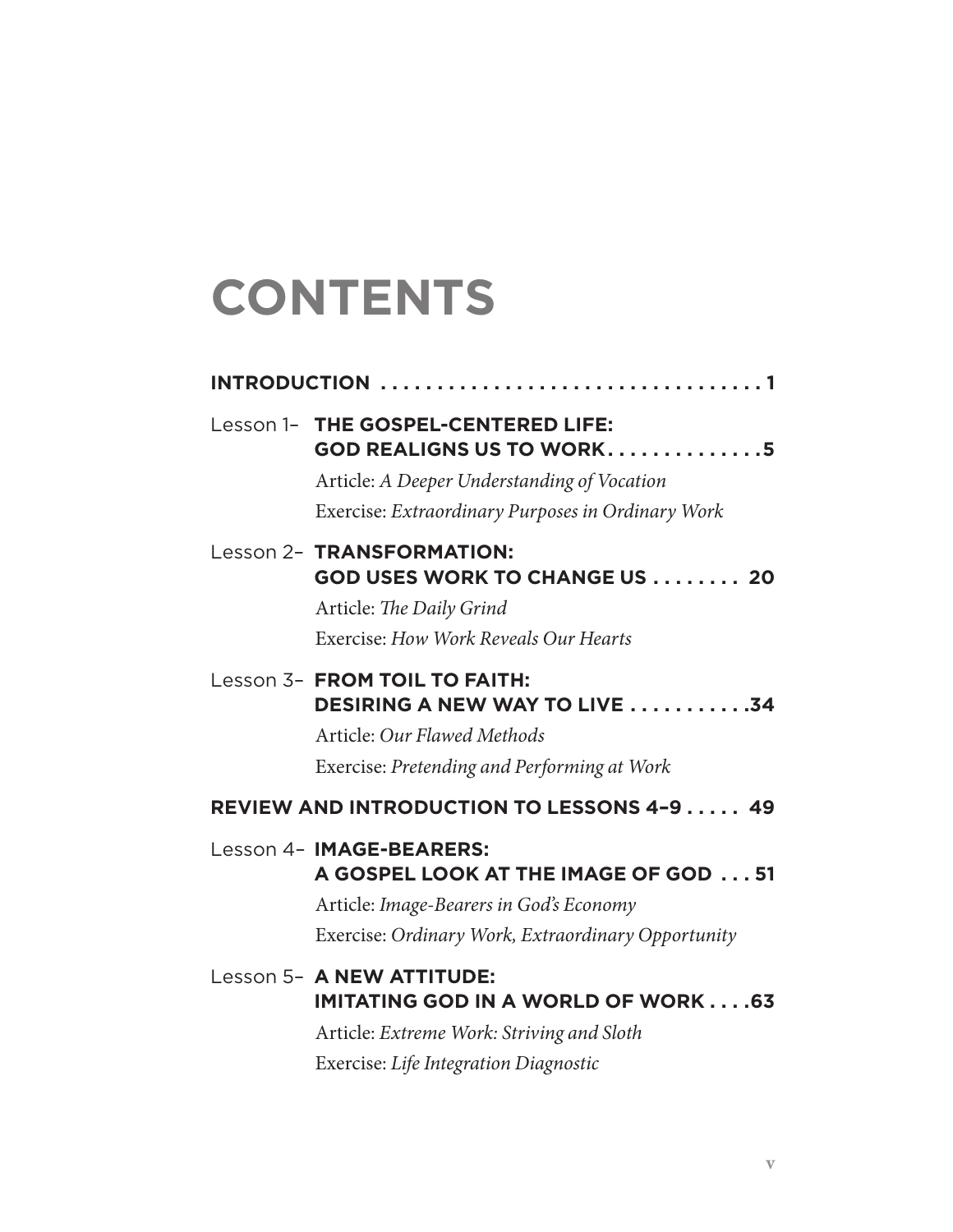#### Lesson 6– **BOND-SERVANTS: FROM SLAVES TO SONS AND DAUGHTERS . .76**

Article: The Freedom of Serving God in Our Work Exercise: From Work Expectations to Love Commands

#### Lesson 7– **STEWARDS:**

#### **SERVING JESUS BY SERVING OTHERS . . . . .89**

Article: Two Aspects of Stewardship Exercise: My Agenda, God's Agenda

#### Lesson 8– **AMBASSADORS: REPRESENTATIVES SENT BY GOD . . . . . . . . 101**

Article: Becoming Ambassadors Exercise: People of Peace and Hospitality

#### Lesson 9– **MESSENGERS: GOD EQUIPS US WITH THE GOSPEL . . . . . . 112**

Article: A New Outlook on Neighbors Exercise: A Lifestyle of Love

#### Lesson 10– **EVERYDAY SABBATH: RESTING FOR WORK AND LEISURE . . . . . . .124**

Article: Spiritual Rest: How the Gospel Helps Us Unplug Exercise: Bringing Sabbath Rest into Every Day of the Week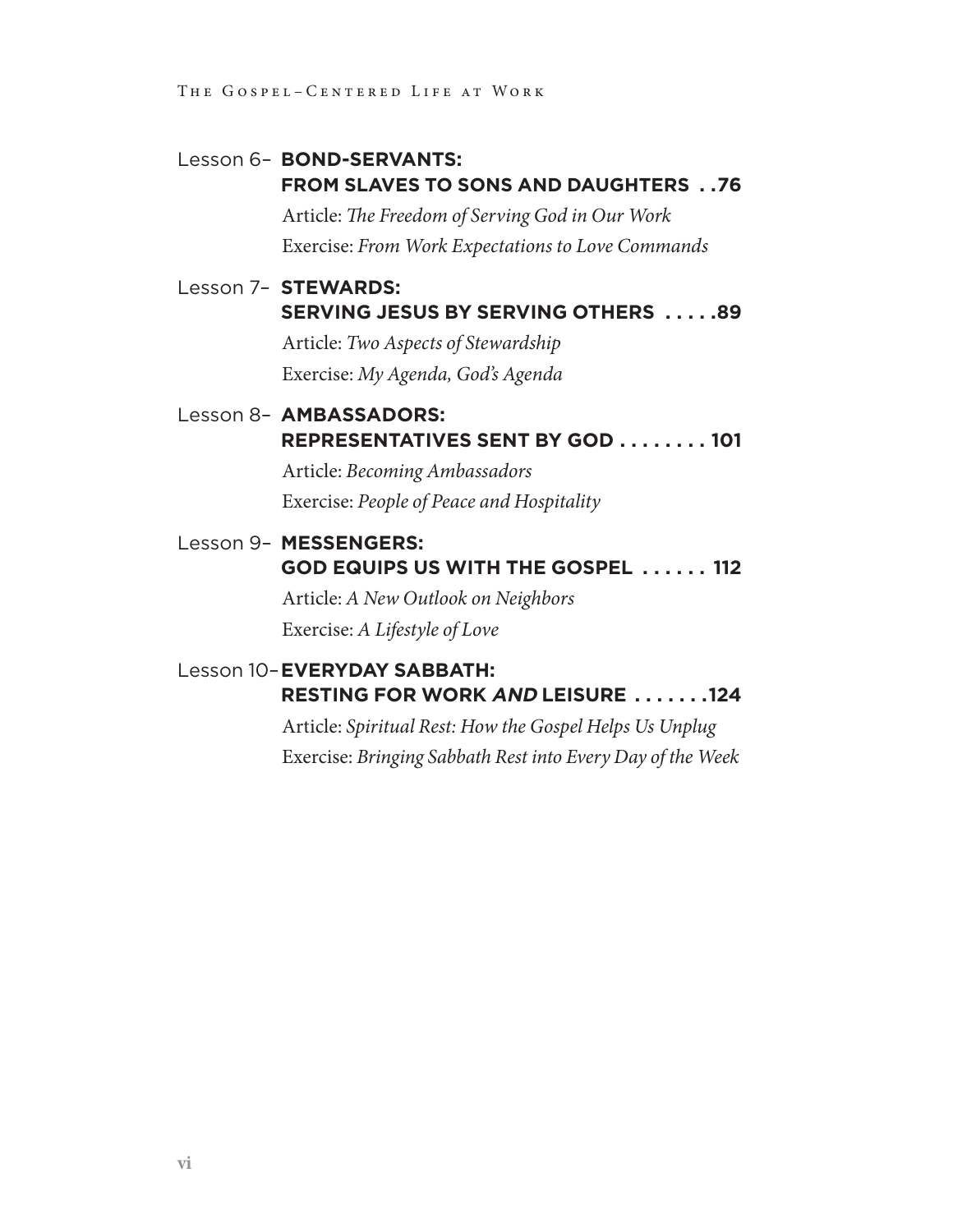## **INTRODUCTION**

LEADER'S NOTE: Read this introduction as a group or ask group members to read it before or after your first meeting. Whenever you read it, be sure to impress on everyone that they have a "calling" or vocation.

We all long to find meaning in our work, to know that our work is valuable to others—and most of all to God. Yet we have all experienced circumstances at work that are hard, painful, and frustrating. Our dif ficulties show us how much we need God's help for our work to fulfill the good plans he has for this area of our lives.

This study is about the spiritual dynamics of work and life and how God uses our work in the lifelong process of making us more like Christ. This study is a tool to help you build a bridge from your personal faith to your work. It will help you see how Jesus's work for you applies to the work you do every day. (This study builds on themes developed by Bob Thune and Will Walker in *The Gospel-Centered Life* and is meant to follow that study. If you haven't completed that study, you might consider doing so before beginning The Gospel-Centered Life at Work.)

God oversees every aspect of our lives, yet at the same time he gives us great freedom in the ways we can respond to our circumstances. The message of the gospel gives us a growing awareness that we are far more sinful than we once thought but at the same time more dearly loved and accepted in Christ than we could ever imagine. Putting our entire trust in Jesus's work for us gives us the courage to be faithful sons and daughters who rely on God's Spirit for the everyday struggles we encounter as we work. Because of Christ's work that cleanses us from sin and unites us to God, his Spirit lives within us to bring us to repentance that restores and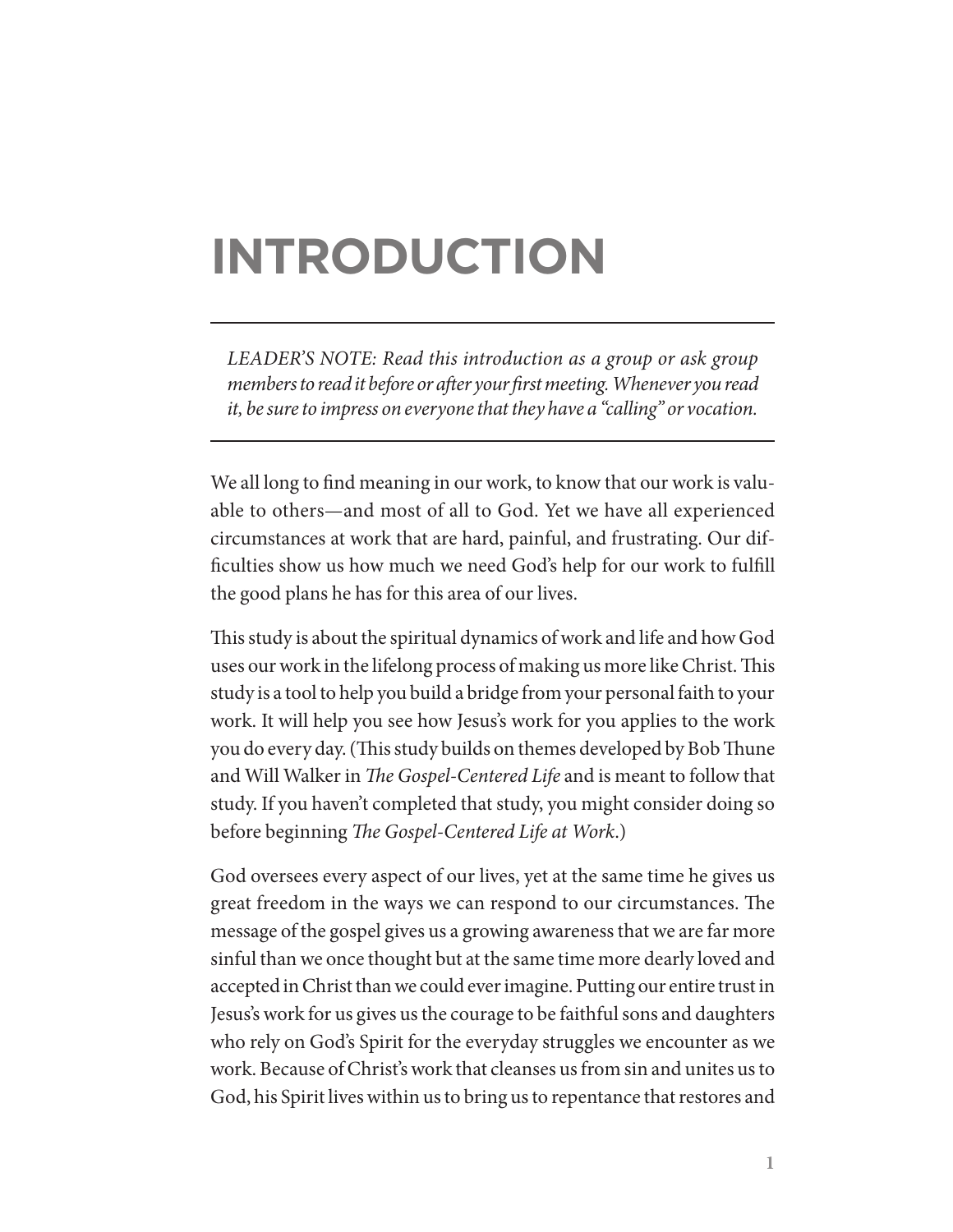reorients us. In other words the Spirit works to make us more like Jesus (to sanctify us) as we work. #is process includes two spiritual realities that happen simultaneously.

**The Divine Dynamic:** God is changing us to make us more like Jesus through our work, and he uses the people around us (coworkers, customers, neighbors, bosses, peers, subordinates, children, etc.) and the challenges of the work itself to do it. The good, the bad, the beautiful (even the ugly) are intended by our heavenly Father for our good and his glory as he restores all things. The gospel is transforming us through the joys and challenges of daily life.

**The Human Dynamic:** At the same time, God is using us, his people, as agents of change to sanctify and transform the world. We are the reflection of God's image, his workmanship, and his messengers of reconciliation in our homes, workplaces, and schools. God calls us to love and impact those around us through the work we do, wherever we do it. God is transforming the neighborhoods of the world with the gospel through us.

The Bible promises us that the gospel is constantly bearing fruit and growing (Colossians 1:6) in every sphere of our lives—in our home, work, leisure, and relationships. This is true for us as individuals and as communities of believers. Everything we do is being brought into the light of God's glory as God's power indwells and changes us (1 Corinthians 10:31). God invites us to live every part of our lives as worship and to rely on his strength rather than our own (Philippians 4:13).

Allowing our new identity as children of God to transform our work and daily life is a primary way believers participate in God's work in this world. Life's joys and challenges push us as believers toward God, where we ask him to reveal his purposes for us and to guide and empower us as we respond to the circumstances we face. As we ask, God reminds us that we are his beloved children. He encourages us to live by faith as unique reflections of Christ before a watching world. No matter how tarnished our reflection might be, the promises of the gospel encourage us to celebrate who we are in Christ and free us to trust the Spirit's work as he further refines and polishes that reflection.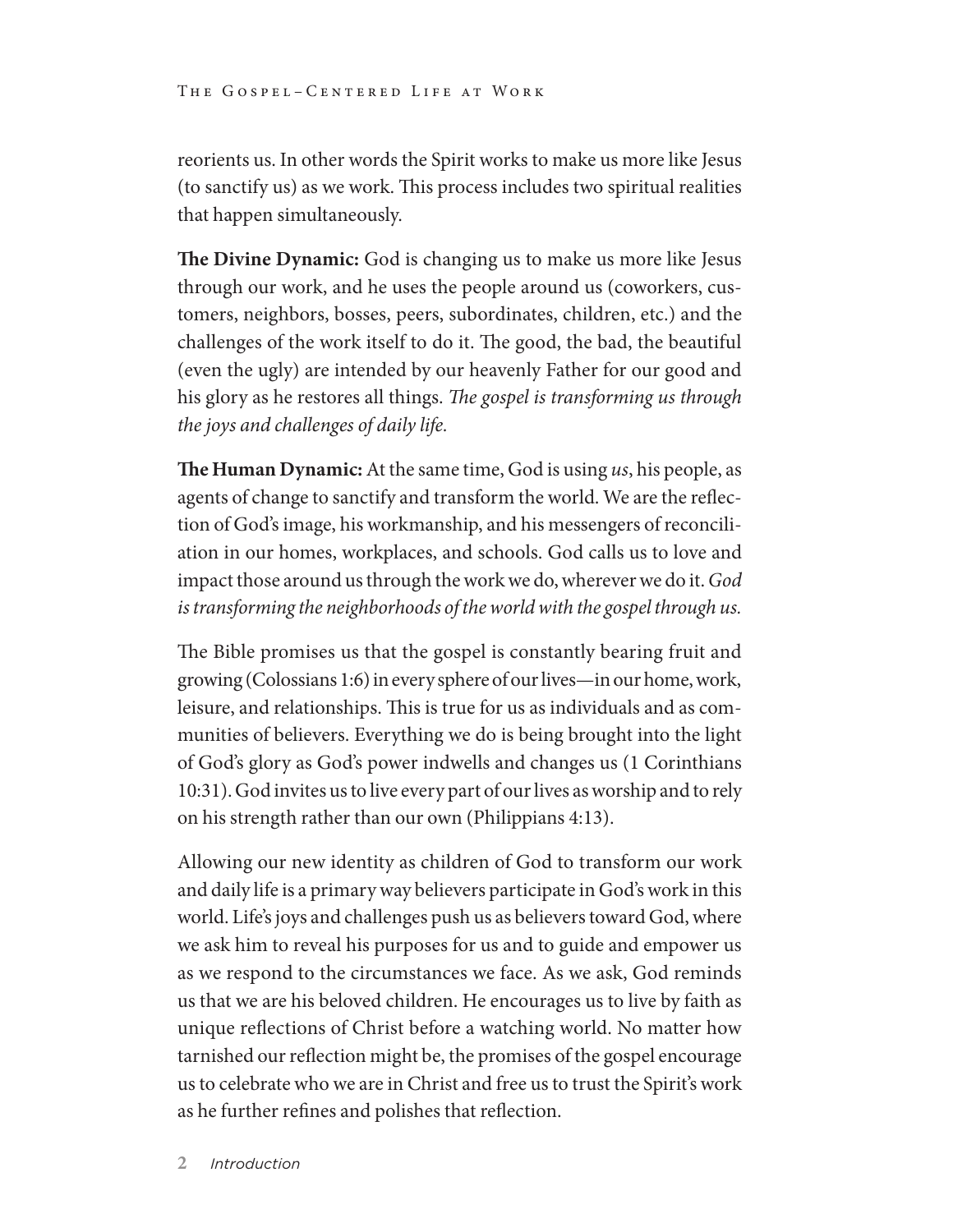The way we reflect God's character in our work will take many forms over the course of our lives. We don't need to sit in an office, have a boss, or even receive a paycheck to be at "work." Work from a biblical point of view is whatever activity a believer pursues in the sight of God, for the glory of God, to the benefit of others. As children, we begin our involvement with work by observing others. We become learners. Soon we become students and apprentices entering the world of work. From there we grow in responsibility to take care of our own households, seek a job, or pursue a career. Perhaps we'll move from paid work to volunteering or a second unpaid career. No matter how old we are or what we do, as believers we are meant to see our daily activities as a "calling" or vocation given from God to honor and obey him.

To honor God in our work is rarely simple or formulaic. We face many complicated questions about the best way to reflect his presence in our lives. At times we may sense that God is clearly directing every detail of our day and that we are empowered by his Holy Spirit. At other times, our sin and the sin of others seem to complicate every interaction and decision. That's when we are reminded of our need for the power and reality of Jesus to guide our work and our lives.

- The gospel is for us when we see people sin against one another, but we don't know how to respond as children who bear God's image and are called to imitate his ways.
- The gospel is for us when work is hard and meaningless, because the Spirit gives meaning to our circumstances, enabling us to love and serve selflessly.
- The gospel is for us when we don't know how to relate to a coworker, boss, client, or subordinate, because God's Holy Spirit is powerful enough to change us and give us insight into other's needs.

We need to remember that Jesus offers us forgiveness from sin as well as the Spirit's power to understand how the promises of the gospel apply to our particular circumstances.

In this study we'll examine the ways the early church described living by faith, honoring God, and demonstrating our calling as God's people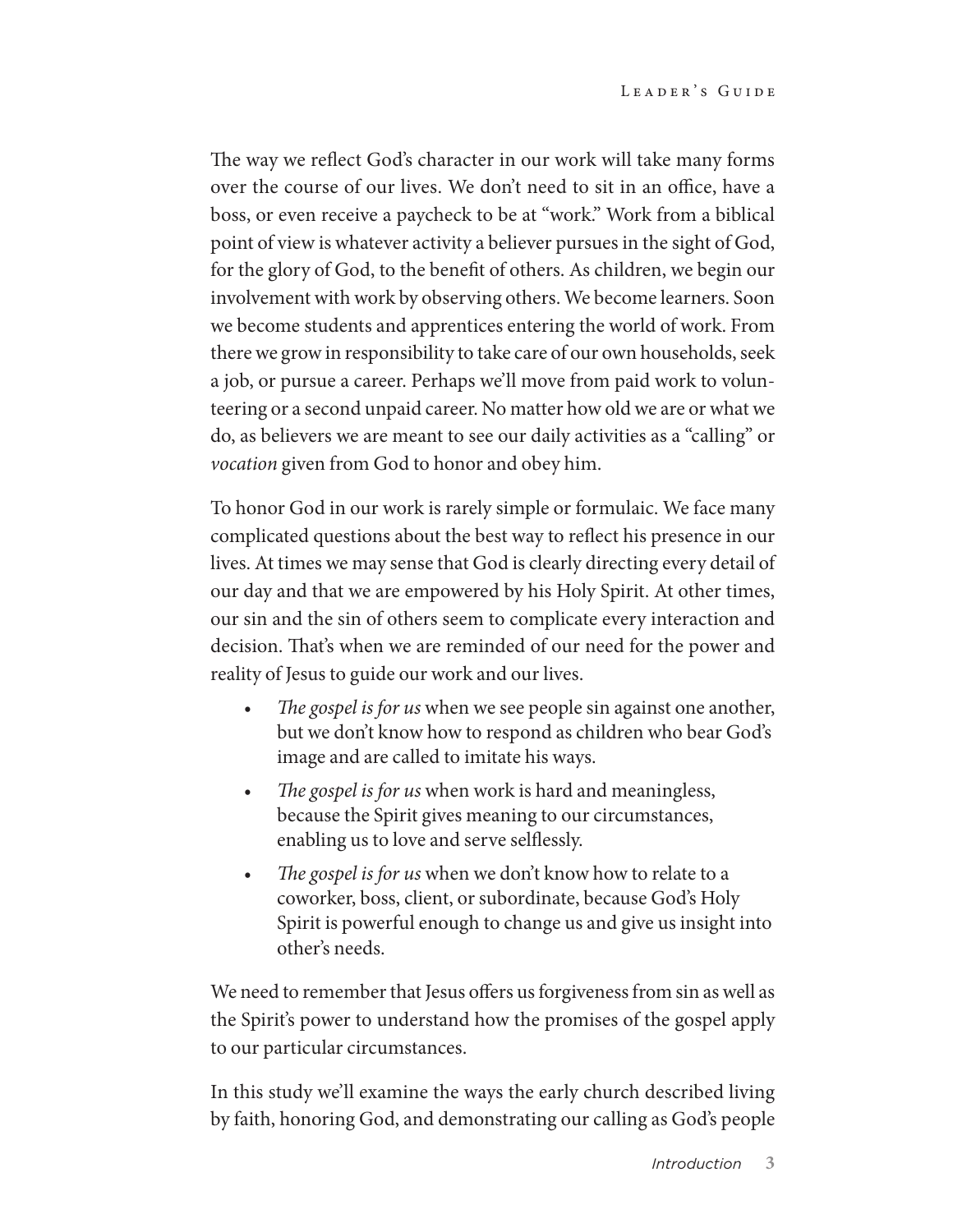in the work he has given to us. The Bible describes believers as **Image-Bearers and Imitators, Bond-Servants and Stewards, Ambassadors and Messengers.** All of these roles have relevance to the work we do. We'll consider these concepts in their first century context to get a fuller sense of how the Bible can encourage us and help us apply our faith to the work we do every day.

#### HOW TO USE THIS STUDY

Each lesson is designed to take around  $1-1 \frac{1}{2}$  hour(s) to complete. If your group has more time available, you can simply spend a little longer in the Discussion and Exercise sections. Each lesson will include the following elements:

| <b>Bible Conversation</b>                                                                                                                                                                                                                                                     | <b>Exercise</b>                                                                                                                                                                                                                                                                                                         |
|-------------------------------------------------------------------------------------------------------------------------------------------------------------------------------------------------------------------------------------------------------------------------------|-------------------------------------------------------------------------------------------------------------------------------------------------------------------------------------------------------------------------------------------------------------------------------------------------------------------------|
| We want to start by talking about<br>the Bible together. As the name<br>suggests, this section is designed<br>to stimulate your thinking and<br>prepare you and your group for the<br>ideas that will be presented in each<br>lesson.                                         | Each of the exercises in this study is<br>designed to help you make practical<br>applications of the concepts being<br>taught, or help you understand the<br>content at a deeper heart level.<br>Be sure to allow enough time for<br>your group to adequately work<br>through and discuss the exercises<br>as directed. |
| <b>Article</b>                                                                                                                                                                                                                                                                | <b>Wrap-Up</b>                                                                                                                                                                                                                                                                                                          |
| The written articles are the primary<br>source of the teaching content for<br>each lesson. They are short, clear<br>teachings of the concepts being<br>presented in the lesson. Each<br>week, your group will take a few<br>minutes to read the article out loud<br>together. | The wrap-up gives the leader the<br>chance to answer any last minute<br>questions, reinforce ideas, and<br>most importantly spend a few min-<br>utes praying as a group.                                                                                                                                                |
| <b>Discussion</b>                                                                                                                                                                                                                                                             |                                                                                                                                                                                                                                                                                                                         |
| This section is where we commu-<br>nally process the concepts being<br>taught in the article. Often the<br>discussion will work in conjunction<br>with the next section (exercise)<br>to help flesh out the teaching and<br>apply it to our lives in concrete<br>ways.        |                                                                                                                                                                                                                                                                                                                         |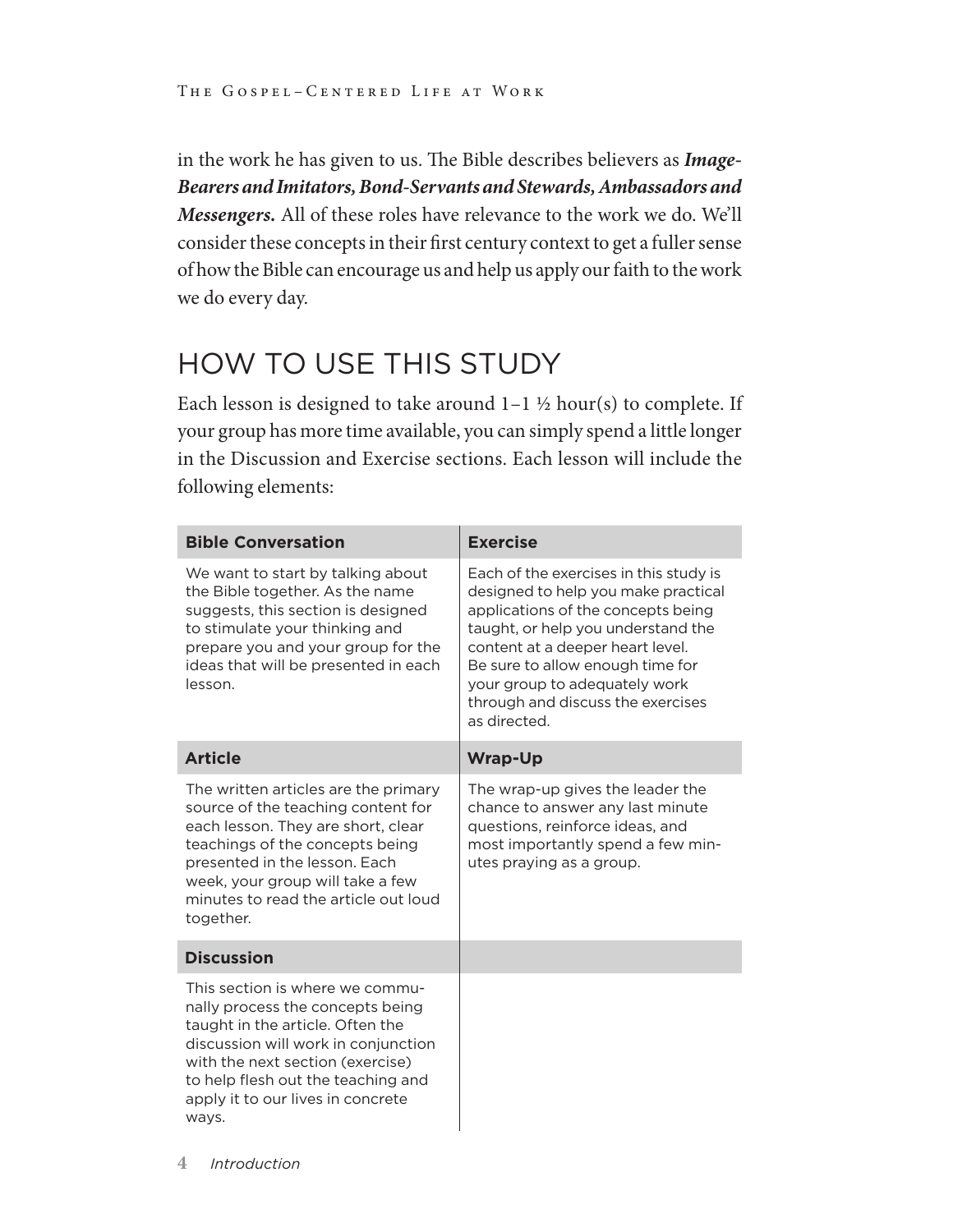### **1** *esso*<br> **1 LEADER'S**<br> **GUIDE** lesson **LEADER'S GUIDE**

### **THE GOSPEL-CENTERED LIFE:** GOD REALIGNS US TO WORK

#### BIG IDEA

For many of us, work is just a set of things we must do—jobs and activities that can be stressful, unful filling, and demanding, and that seem to have little to do with God. For others, work is what defines and gives personal value or significance. But God has something better in mind for his children than either of these options. A gospel-centered understanding of work—which puts Christ and what he has done for us at the center of all we do—transforms work from a set of things we do for survival or validation to become our vocation, a calling from Jesus to love, serve, and follow him. This makes work one of the primary ways we respond to God in gratitude for all he has done for us in Christ. It's also a primary way we participate with God's people to bring healing, hope, and gospel witness to a broken world.

#### LESSON OVERVIEW

| I. Bible Conversation | Read and talk about the passage(s) [10-20 min]                     |
|-----------------------|--------------------------------------------------------------------|
| II. Article           | A Deeper Understanding of Vocation [10 min]                        |
| III. Discussion       | Process A Deeper Understanding of Vocation<br>together [15-20 min] |
| IV. Exercise          | <b>Extraordinary Purposes in Ordinary Work</b><br>$[15-25 min]$    |
| V. Wrap-Up            | Final thoughts and prayer [5-10 min]                               |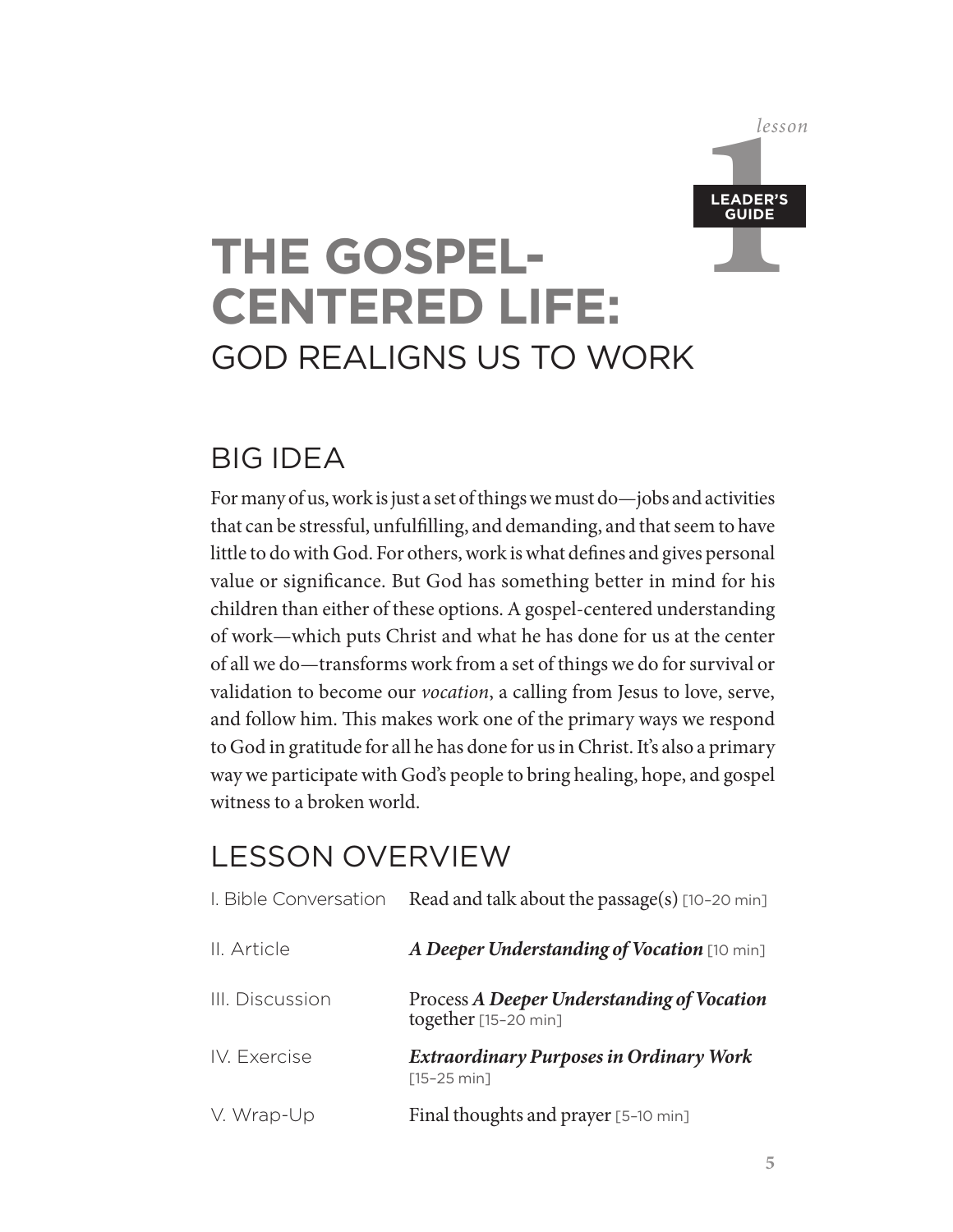#### BIBLE CONVERSATION *10–20 minutes*

We are focusing on three big questions in this lesson.

- 1. What is our functional set of beliefs (not the spiritual "right" answer, but what we really think) as we approach work and daily life?
- 2. What were work and life designed by God to look like?
- 3. How does the gospel speak into the gap between these two realities (1 and 2)?

The questions and Bible passages we explore will highlight the differences between our actual beliefs and what God intends.

They also point to our need for the Holy Spirit to

- continually refocus us on God as we go about our work,
- fill us with faith to trust and depend on him, and
- t grow us in our love for God and others as we go about our daily callings.

 **SET-UP** It can be hard to see our life as a seamless, interwoven fabric that integrates our personal faith with the work God has called us to do. Given society's distrust of faith in the marketplace and our own brokenness, we are tempted to keep faith and work separate. We may want to live for Christ in everything we do, but our faith often winds up being confined to the private sphere of life. Our work doesn't reflect the fact that it is something God has prepared for us to do. Instead it simply comes to reflect our own goals, desires, and methods for getting what we want. We don't even know how to ask how faith in Christ connects with what we're doing.

When this happens, work takes on a role in our lives it was never intended to have. For some, work comes to feel like a burden, something we simply "have to do" in order to survive. For others, it becomes the center of our lives, a false but powerful source of identity. But neither option reflects a gospel-centered understanding of work, which acknowledges that our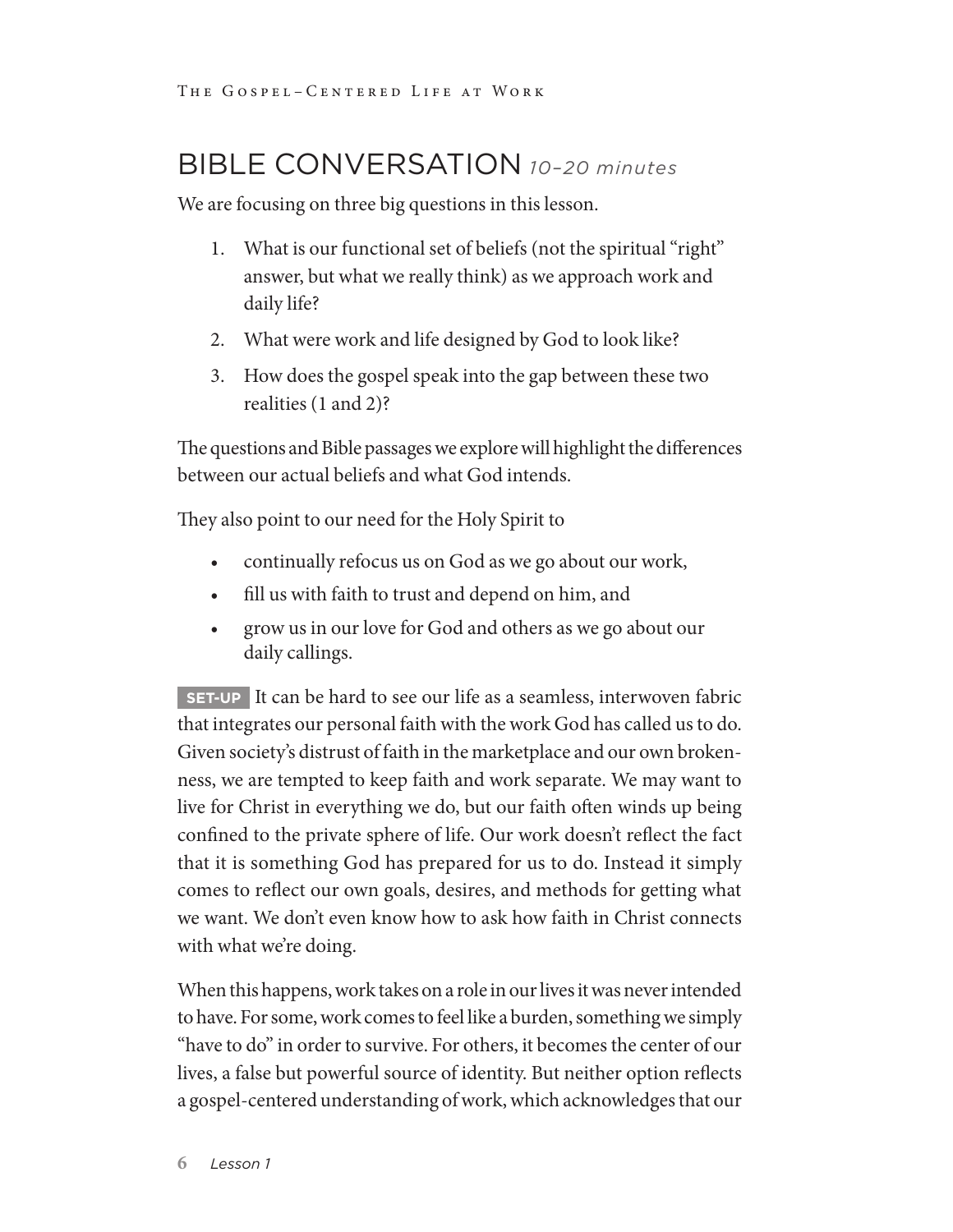work was distorted by the fall but has been made new in Christ as a way to live out our calling from God.

If our perspective on work is mostly about just surviving, we will look to leisure as a deliverance from the daily grind ("I'm working for the weekend. I just can't wait until I'm retired.") If we see work as the center and focus of life that gives meaning, purpose, and gratification, we'll be too busy to do anything else. ("I'll spend time with my family and church when I finish this project. What I do *is* who I am.") This first lesson digs deeper into assumptions like these that minimize our calling from Jesus and their impact on our work lives. We will also consider what it means to be called into partnership with God in our daily life.

 **ASK** What excites you or brings you joy about what you do at work/ school/home?

**ASK What things drive you crazy about life at work/school/home?** Why do you do what you do at work/school/home?

 **ASK** Would you take on your current role (worker/student/caregiver) if you didn't have to? If you didn't need a paycheck to make ends meet, what would you do?

Next, let's look at some Bible passages that deal with the good and bad in our work.

**READ** The first passages we want to look at are Genesis 1:26–2:2, Genesis 2:15, and Genesis 3:17–24.

**ASK What do these passages say about God's relationship to us? What** do these passages say about how we respond to God?

LEADER'S NOTE: We're primarily looking for answers about the kinds of work God is engaged in here. God's work reflects his character. He creates by making something out of nothing. He sustains all he has made. He comes to redeem what has been broken. We also see that we've been created to bear his image and called to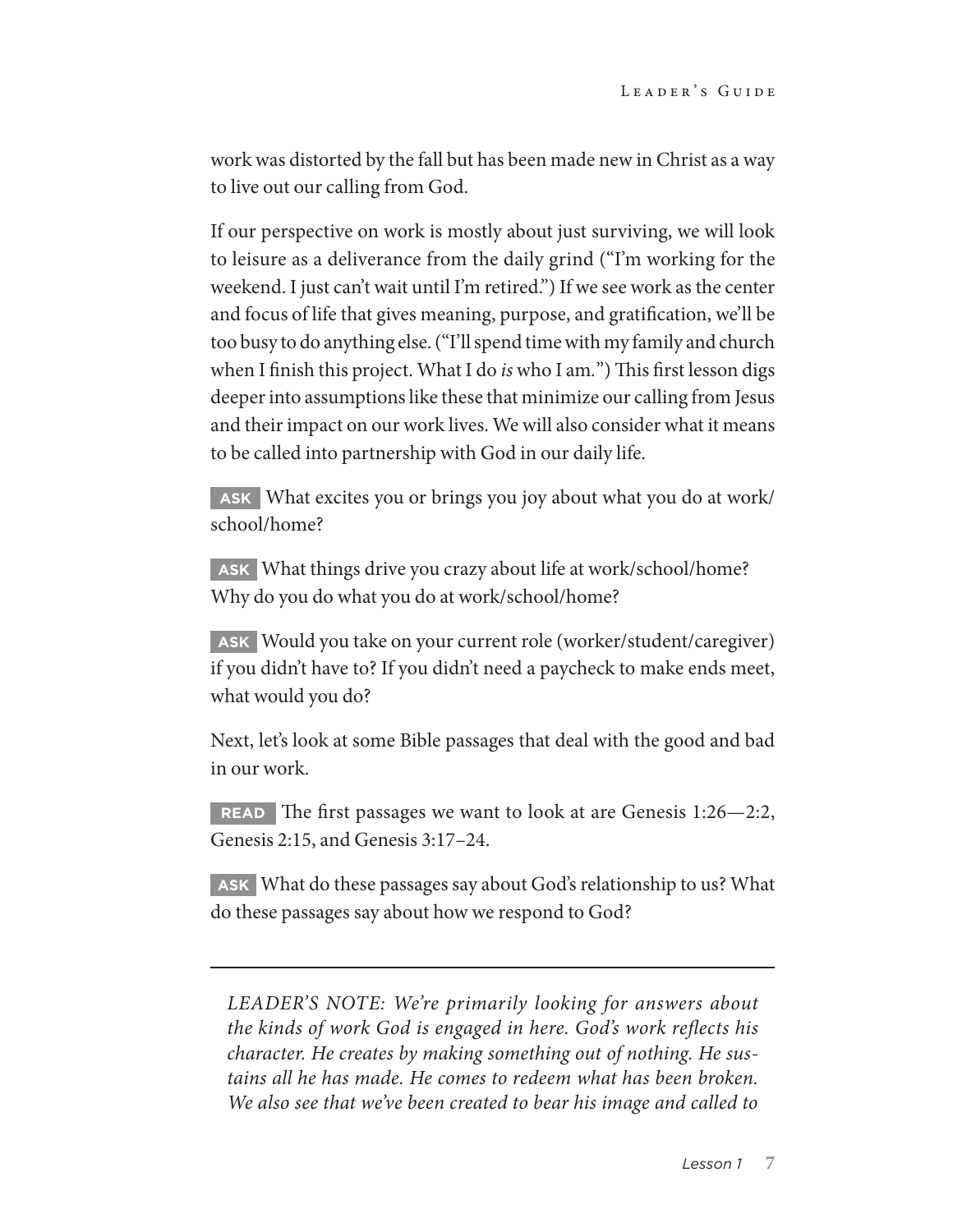reflect his character. He models both work and rest for us as created beings who enjoy relationship with him, imitate him, and learn from him. Life before our fall into sin was simple, good, and relational. God created a garden for our provision and enjoyment, to give us legitimate, dignifying work in partnership with him while we met our physical needs. God also provided us with boundaries (rest and the Tree of Knowledge of Good and Evil) for our work.

The passage that deals with the fall tells us that even after we sin, God provides for us. We see that we tend to ignore God's boundaries and warnings and often avoid repentance without God's prodding. Finally, we see that even in the midst of toil, sweat, and pain in our work today, we have God's imprint on us in our underlying desire for relationship with our Creator and for purpose and meaning in our work.

**READ** The final passage we want to look at in this lesson is Romans 8:11–22.

 **ASK** What does this passage say about God's relationship to us? What does this passage say about how we respond to God?

LEADER'S NOTE: When we trust in Christ to forgive our sins and bring us into God's family, all things become new, starting with the spiritual life he gives us and the presence and power of the Holy Spirit within us. We respond to God by giving him our whole lives in love and service. God adopts us and we respond by calling him "Abba Father." God makes us heirs; we respond by sharing in the sufferings of Jesus. God is glorifying us alongside Jesus. We look forward to our ultimate glorification because it represents our freedom and a return to the way life was meant to be. In fact, the whole creation eagerly awaits the renewal and restoration God will someday complete.

**TRANSITION TO ARTICLE:** These passages give us a biblical understanding of God's calling to follow him in all spheres of life, including the work he gives us. God's design is for men and women to know themselves as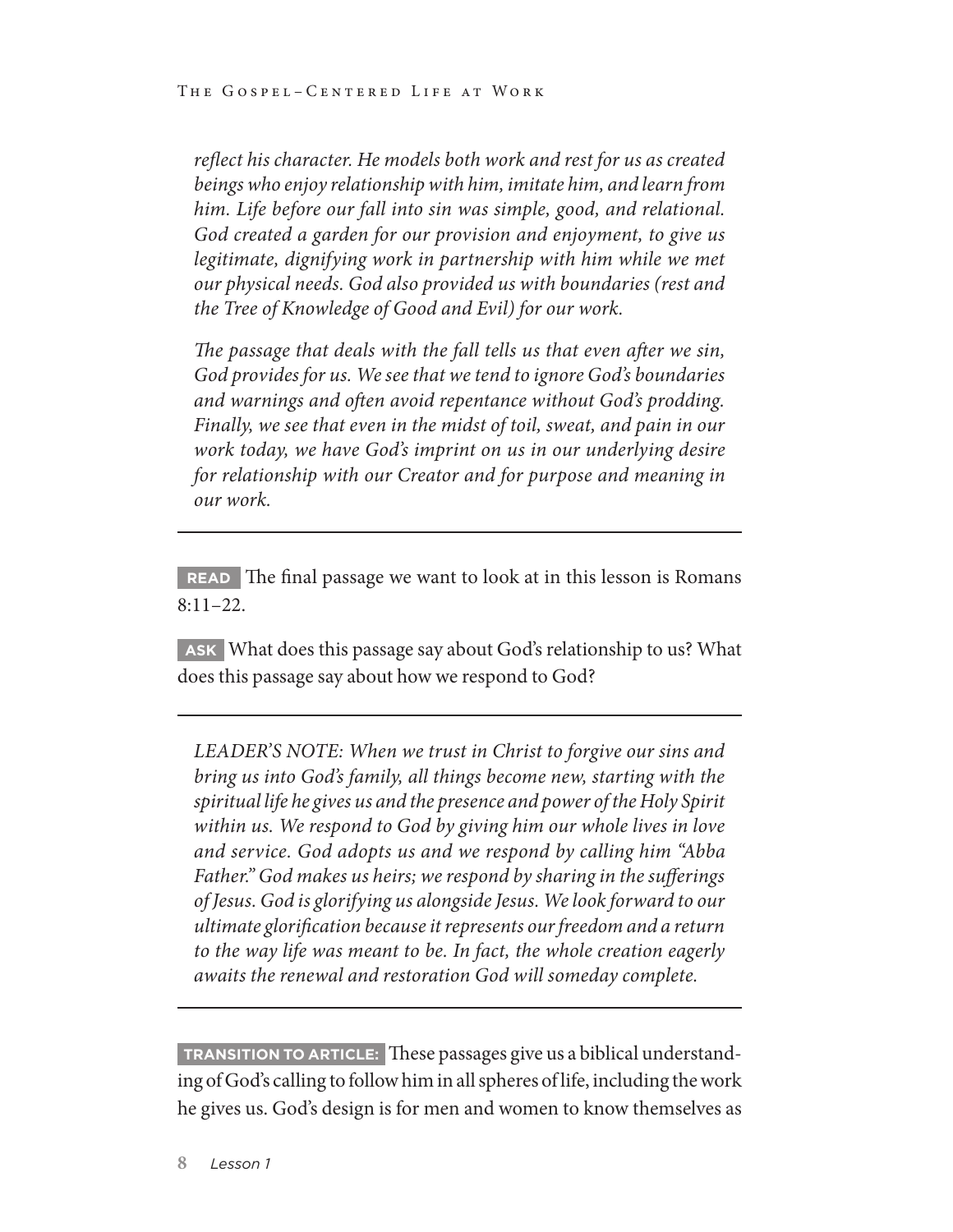partners in his continuing work in the world. Through our work and by his power, even now God is redeeming, sustaining, and re-creating all things. To get a fuller understanding of this reality, let's read an article together and then go through some discussion questions.

#### ARTICLE *10 minutes*

#### **TURN TO ARTICLE: A Deeper Understanding of Vocation**

Read aloud, taking turns at the breaks between paragraphs.

LEADER'S NOTE: We're not looking for terribly profound answers to the following questions. Instead we want the group to draw one or two meaningful ideas from this lesson. Hopefully this will move group members from cynicism about the fallenness and drudgery of work to recognition that work is a gift from God with the potential to be used for good.

#### DISCUSSION *15–20 minutes*

Let's think about some of the main ideas from the article.

**ASK** What ideas from the article resonated with you?

 **ASK** How does a gospel perspective drive this new way of viewing work?

 **ASK** How does a gospel perspective correct and challenge some of the misguided ways we might have come to understand our work?

Let's make these ideas a little more personal.

 **ASK** How might making Jesus the functional center of your life change the way you view your work?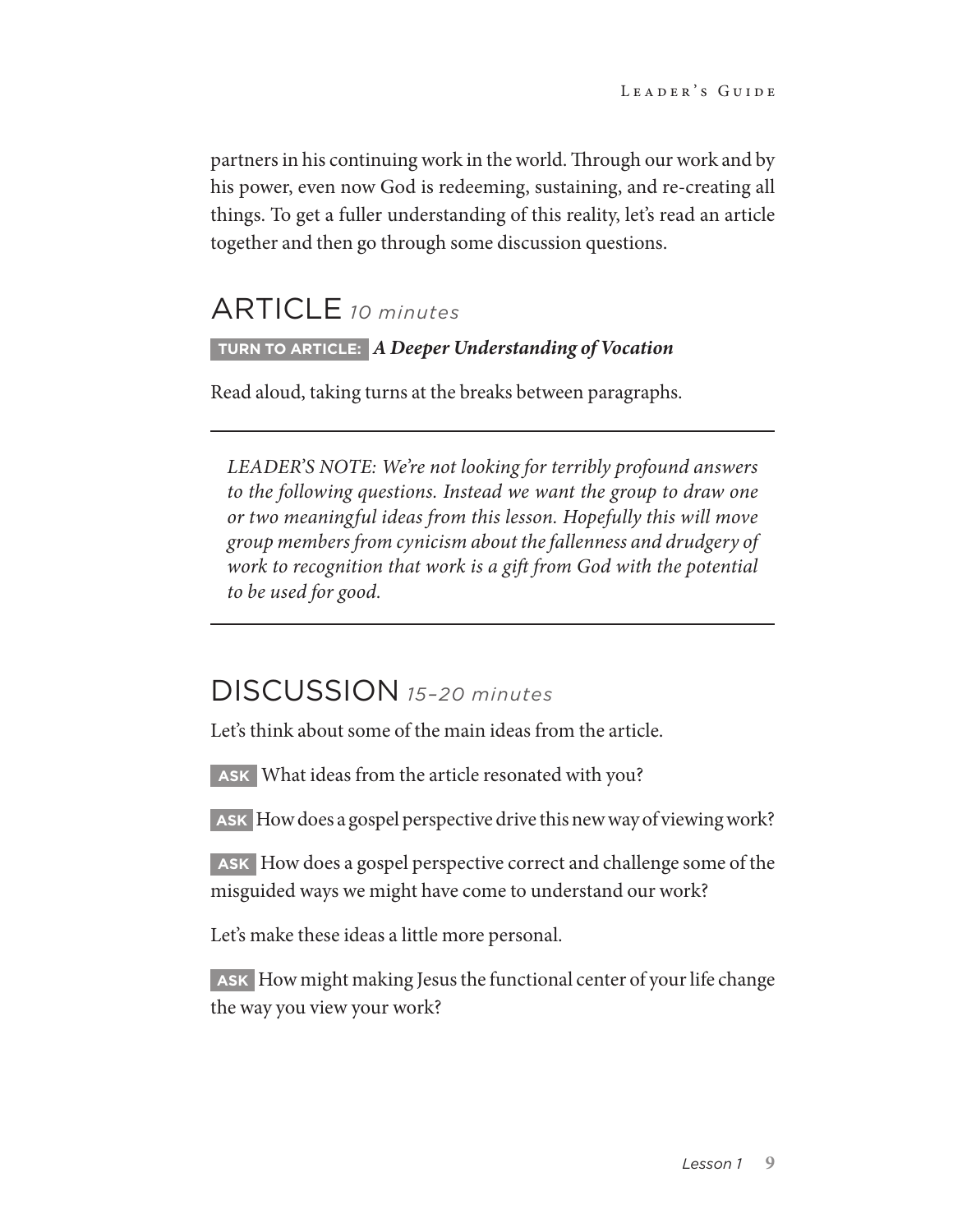#### EXERCISE *15–25 minutes*

We've begun exploring our need to exchange misguided views of work for ones better aligned with God's Word, Jesus's work on our behalf, and his purposes for us. **Extraordinary Purposes in Ordinary Work** helps us see simple ways we participate in God's work that may be obscured by our cultural assumptions. In this exercise, you'll see how your everyday work parallels God's work of creation, provision, and redemption in the world.

 **TURN TO** the **Extraordinary Purposes in Ordinary Work** exercise. If there is time, read through the exercise and have the group brainstorm some ideas to get started.

You can also assign these exercises for homework if you're running out of time.

#### WRAP-UP *5–10 minutes*

Take questions, comments, and lead group in prayer.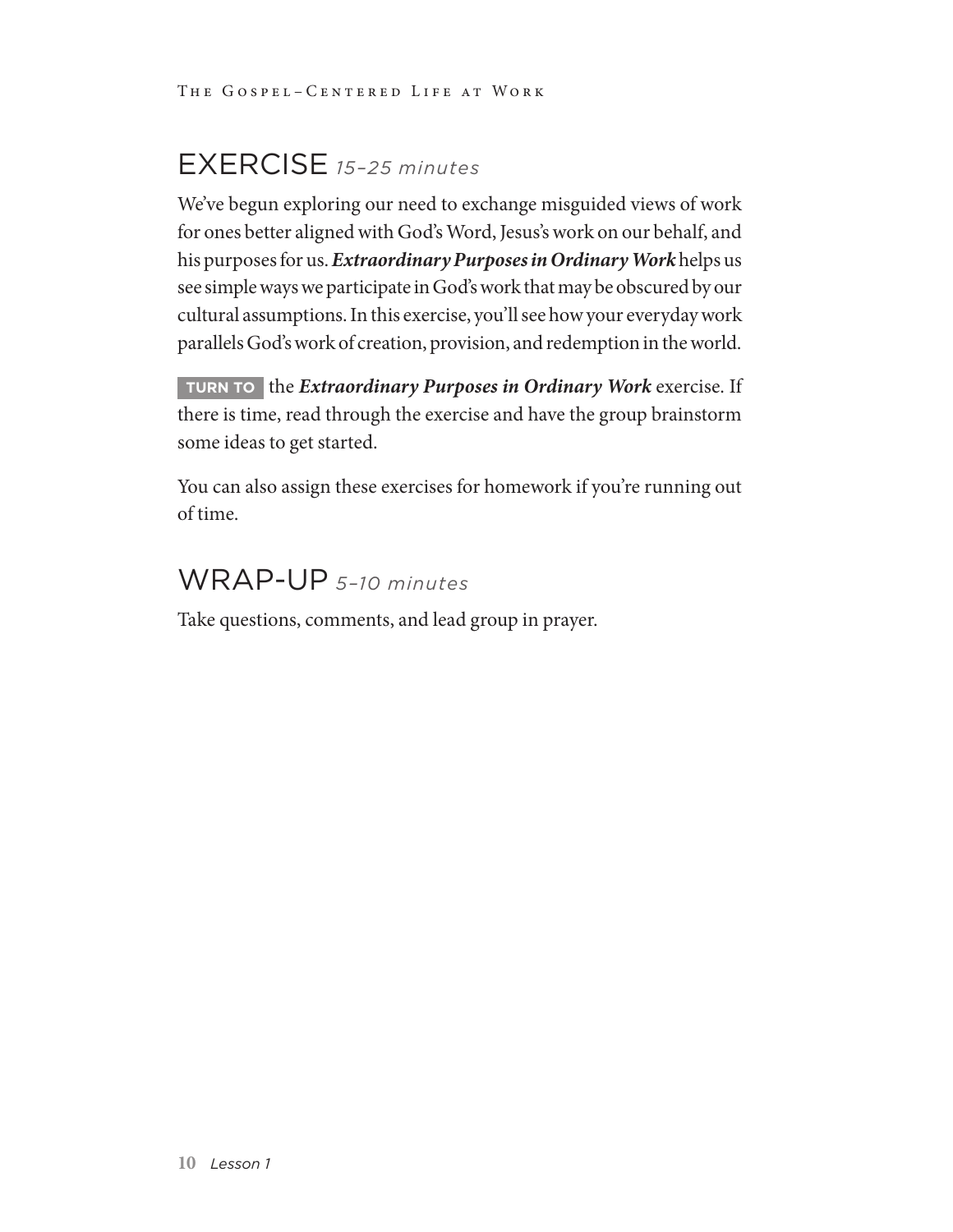## **1** *esso*<br> **ARTICLE** lesson **ARTICLE**

### **A DEEPER UNDERSTANDING OF VOCATION**

A friend who just lost his job sits across from you with tears in his eyes. "I know I have a purpose," he says. "I need to know that what I do matters, that I'm doing what God wants me to do."

A young mom shares with her friends at playgroup, "I just wasn't prepared for the drudgery of caring for a baby. I love her so much, but how do you cope with doing the same thing day after day on little or no sleep?"

"My work is so stressful," a hardworking executive confesses. "Even when I'm home I'm connected to work electronically. I know my family wishes I wasn't always 'checking in,' but they don't understand what's expected of me. I don't even have the time to think about God and what he wants. It seems like just one more thing to do."

"I'm trying to get my schoolwork done, but everyone around me is partying," a college student says. "I don't know if I'll get a job when I graduate anyway, so usually I go for the fun. I'm a Christian, but I don't know how that connects to life right now. Maybe I'll work on that later."

"Homeschooling my children was so much work, but I loved it," a mom said. "But now my oldest son doesn't want to go to church or do anything. What was it all for?"

How about you? Most likely you also have questions about the meaning, significance, and motivation for what you do. We all want the work we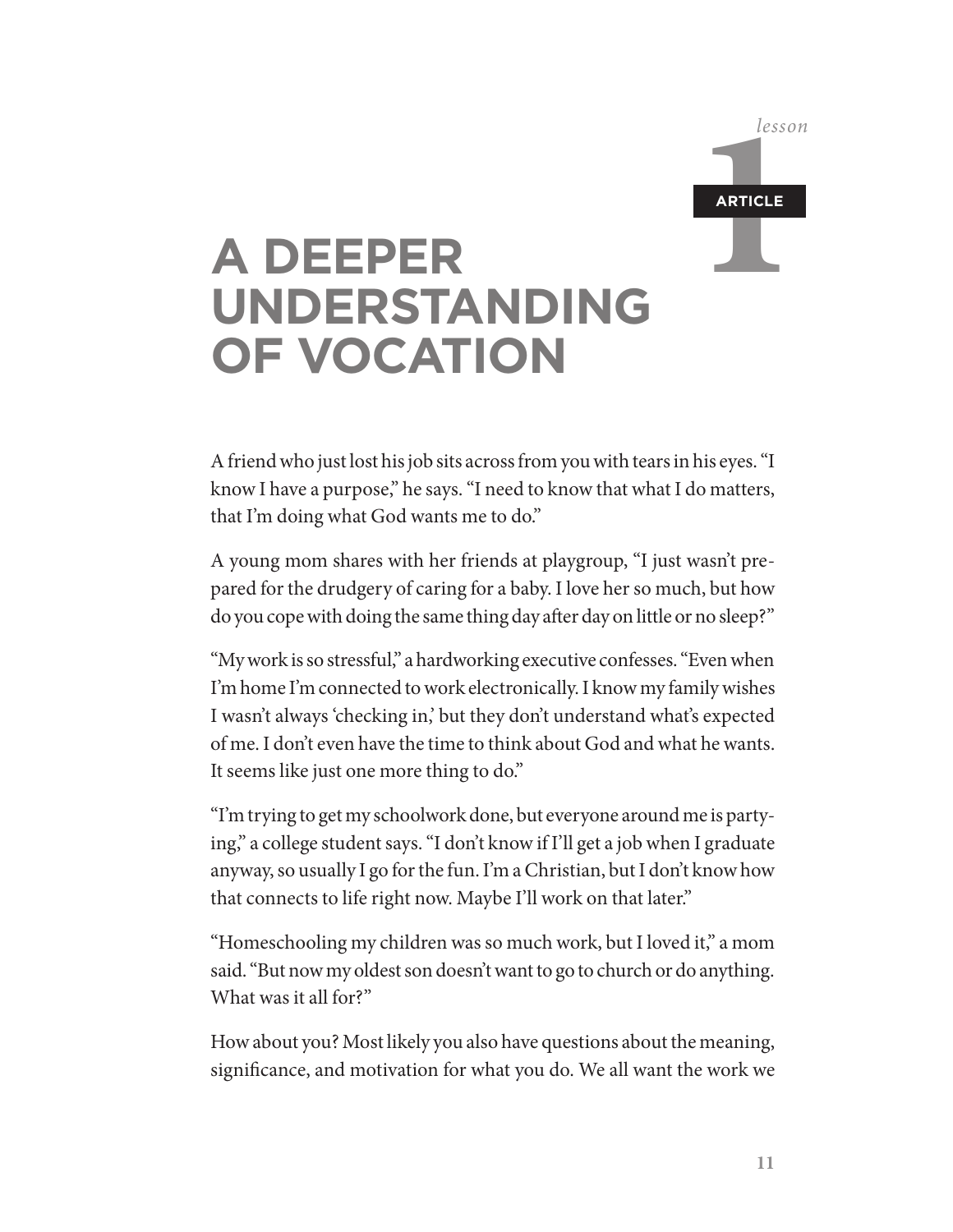do to make a difference, yet we feel the gap between the realities of daily work and our lives as Christians.

We wonder:

- Am I doing the right thing?
- What should I do with the rest of my life?
- My work is unpaid; does that mean it's not important?
- Why is work so stressful?
- What if I lose my job? Who will provide for my family?
- Why do I get so afraid when I make a mistake at work?
- Is it possible to go to work and not get involved in gossip and politics?
- Am I a good parent?
- Is what I'm doing making a difference?

These questions are not just about work. They are spiritual questions about faith, meaning, significance, identity, and the struggle with sin. The struggle to bring work and faith together is as old as the fall of humanity. Ever since Adam and Eve sinned, they experienced God's good gifts of work, childbirth, and relationships as broken and hard. We know this isn't the way it's meant to be, but we wonder how (and if) our lives can be made whole again.

In Genesis 1 and 2, we see God at work, creating, separating, filling, examining, and declaring all things good. God's intent was for human life to bind together work, family, personal spirituality, and worship into a seamless tapestry. The need to apply faith to work wasn't necessary before the fall since Adam and Eve enjoyed a perfect relationship with God, each other, and creation. One day in the future, the effects of the fall will come to an end. We will see the end result of Christ's first and second comings. All of life will be made new. Heaven will come to earth and sin, sorrow, suffering, and brokenness will be banished. Life in its fullest sense will be restored through Christ's completed work.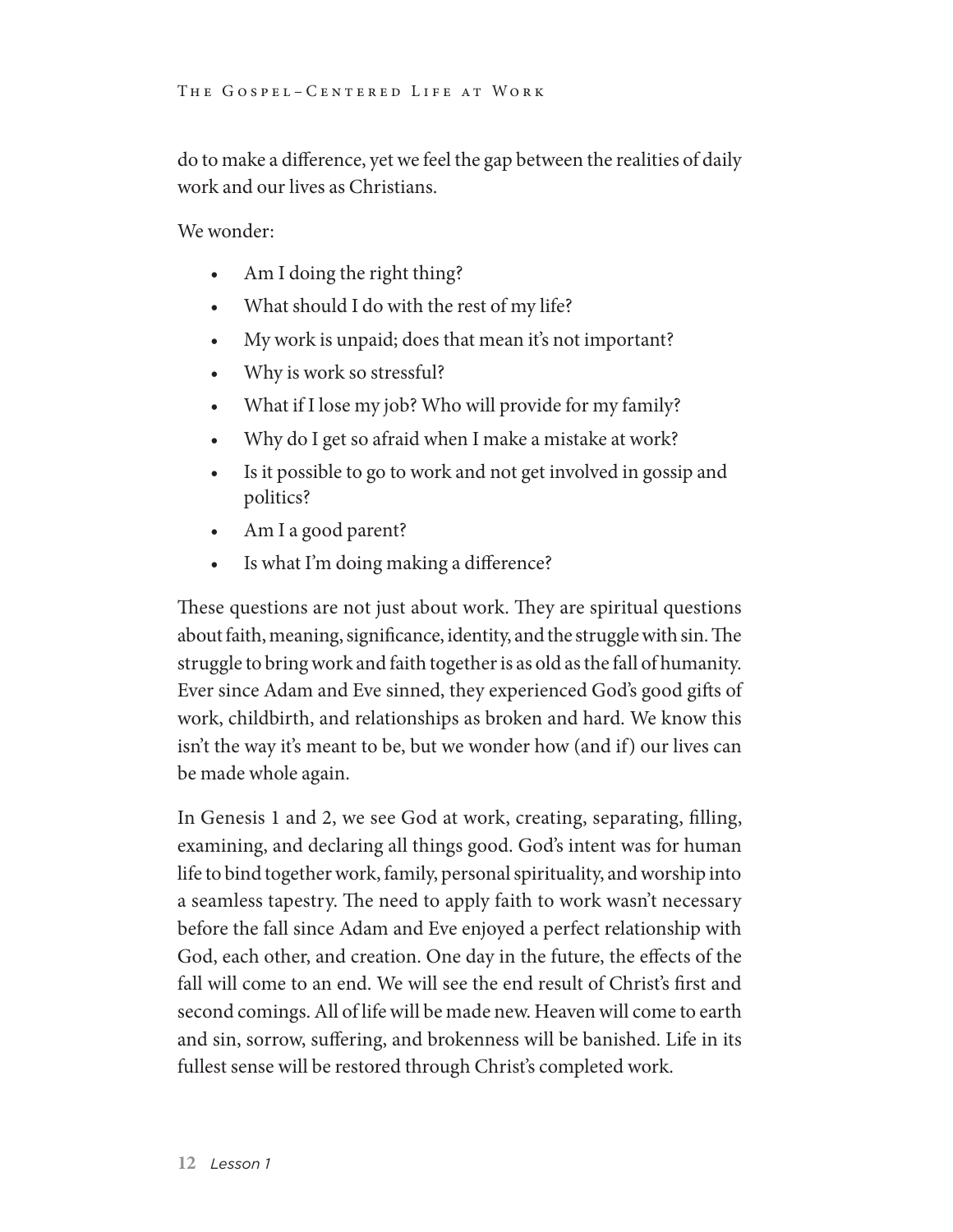Right now we live "in between." Life is still broken, but something new has happened. God has come to earth to be with his people. Jesus, Godwith-us, purchased healing and wholeness for us by his death on the cross. When we come to him in faith and repentance, our sins are forgiven. We are given the gift of eternal life and a whole new life right now. The power that raised Christ from the dead is now working to remake us and everything we do (Ephesians 1). This is the essence of the gospel message.

Because of these realities, even the simplest tasks we perform by faith become acts of worship reflecting God's character and ways. This is the new vocation or calling of those who live by faith. Faith changes everything we do. The sixteenth-century Christian reformer Martin Luther put it this way:

When a father goes ahead and washes diapers or performs some other menial task for his child in Christian faith, God, with all his angels and creatures, is smiling, not because that father is washing diapers, but because he is doing so in Christian faith.<sup>1</sup> (Author Paraphrase)

Do you see how living by faith can transform our idea of vocation? By faith we depend on Jesus to walk with us. We rely on his Spirit to guide us so that our relationship with Christ brings life to the wearisome, broken aspects of life. We can participate in God's work wherever he has called us. Whatever our role—student, dishwasher, waitress, stay-at-home mom, working mom, office staff, church staff, small business owner, doctor, plumber, artist, contractor—we do all things with Christ, because of him, and with the Spirit's help (Philippians 4:13).

Christ transforms our work from something we do to fulfill our own goals into something much more significant. All our work becomes kingdom work, done in the service of the King for his good purposes. This gives meaning and significance to the simplest of tasks. Christ called us to live for him; he prepared good works for us to do, and as we respond

<sup>1.</sup> Martin Luther, adapted from "The Estate of Marriage," (1522) in Luther's Works Volume 45: Christian in Society II. Walther I Brandt, ed. (Minneapolis: Augsburg Fortress Press, 1962), p. 41.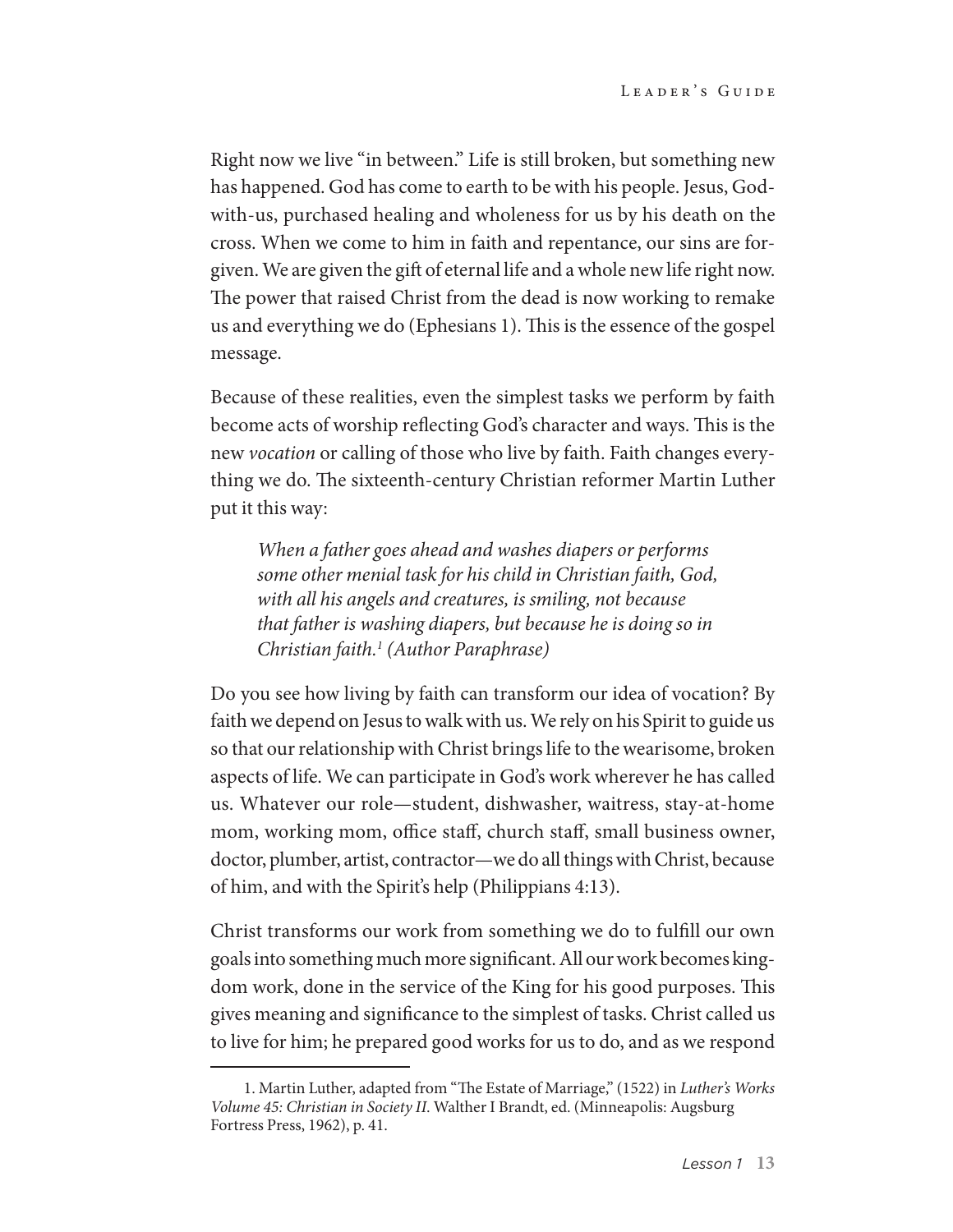in faith, we realize that all we do is in his hands (Ephesians  $2:8-10$ ). This is what vocation means for those who know Jesus. It's not something relegated to a narrow sector of life. Everything is transformed.

The idea of partnering with God through your vocation may not be the way you naturally think about life. For some, life feels like a burden when we don't see that God is sustaining the world and advancing his kingdom through us, his children. For others, work becomes something we hope will provide things we think God can't or won't give us—what the Bible calls our idols. Work then becomes a way to pursue those idols and ultimately pursue meaning and fulfillment apart from Christ. We don't really believe that Christ alone can truly satisfy us. When that happens, work soon becomes a trap where we are either proud of what we have achieved or discouraged by our failures.

Our tendencies will always be to minimize God's presence in our work, making everything a grind for survival, or to elevate our own efforts and accomplishments apart from God. In light of this we must see that the believer's work is a partnership with Jesus, who already achieved success on our behalf and offers mercy and grace in every struggle (Hebrews 4:14–16). We need to hold onto gospel truths to live out our vocation in this broken world. These truths include:

- Daily forgiveness: We need the forgiveness Jesus purchased for us on the cross for the ways we live for our work instead of God's purposes (1 John 1:9–10).
- Daily help from the Spirit: We need the Spirit to change us so that we live for God as partners in his kingdom (Luke 11:13).
- Daily faith perspective: We need God to help us see life from his perspective instead of our own (Ephesians 2:8).
- Resurrection power: We have to ask for the power that raised Christ from the dead to give us strength and help (Ephesians 1:15–23).
- God's power and control: When work goes badly wrong, when we or others fail, we need to remember that God has the final word. All things work for the good of those who love him and are called according to his purposes (Romans 8:28).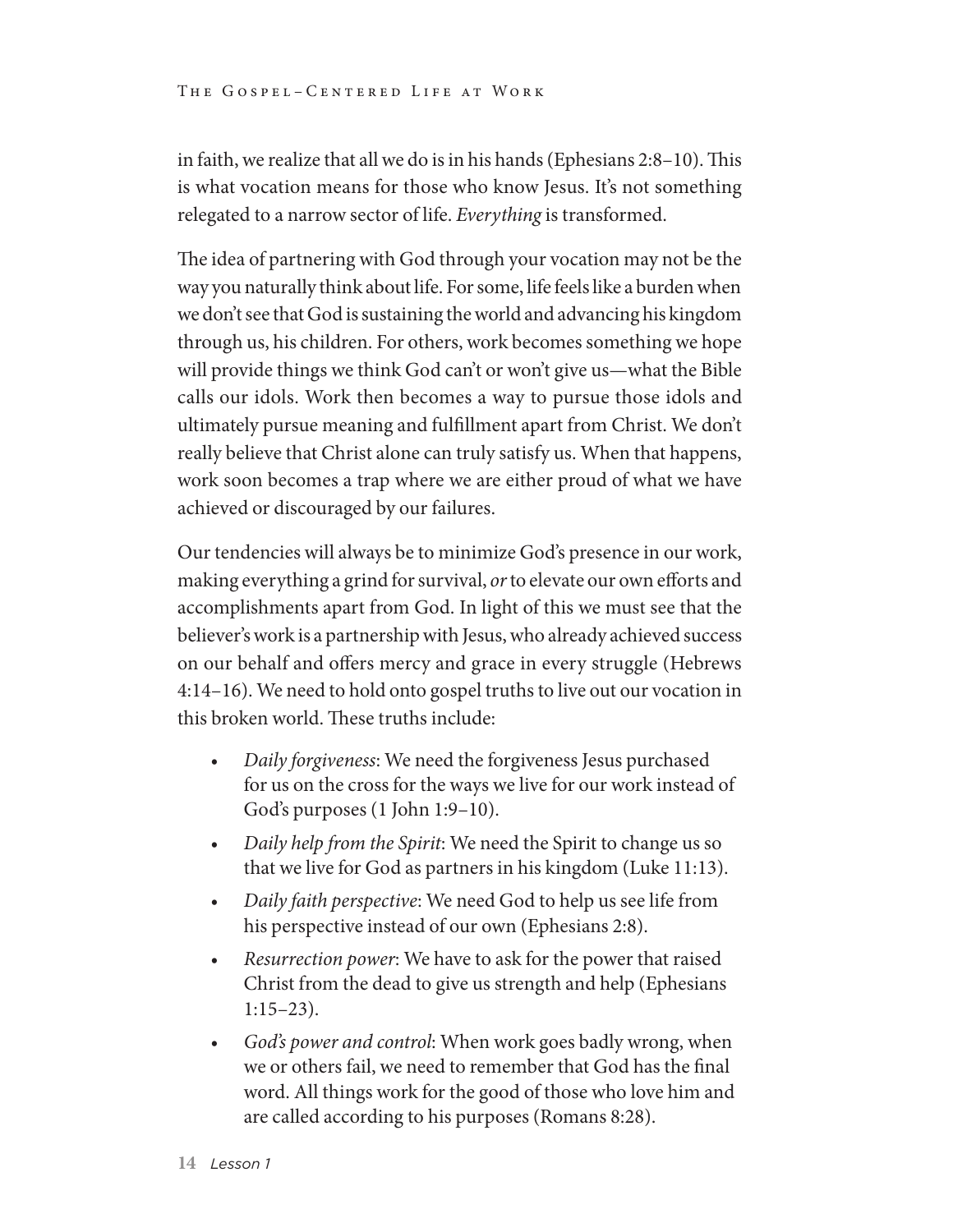Meaningful work is not all there is to life, but a meaningful life is not possible without the knowledge that God is at work, using our everyday efforts for his extraordinary purposes. As we make the gospel the true center of our work, God will use us in his kingdom and use our work struggles to make us more like him.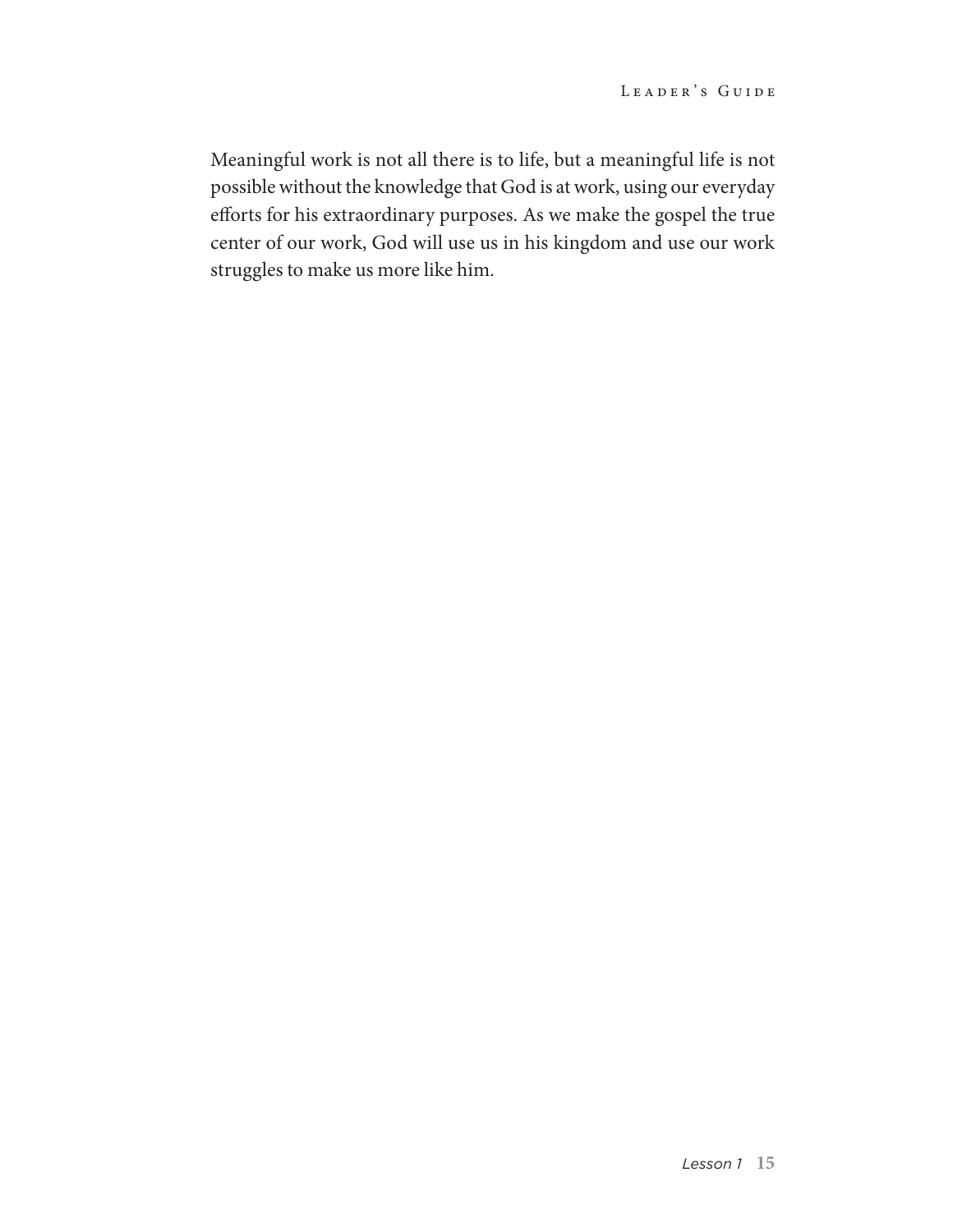lesson



## **1**<br> **124**<br> **124**<br> **124**<br> **124**<br> **124**<br> **124**<br> **124 EXTRAORDINARY PURPOSES IN ORDINARY WORK**

This exercise is designed to help you think about your work in a new way—as a partnership with God. God does three amazing things in this world: he makes something out of nothing (creation); he stays in charge of everything he has made (providence); and he restores what's broken (redemption).

As you partner with God in your work, you are also creating, providing, and redeeming. It's easy to miss this, so this exercise will give you a chance to think about how different aspects of your abilities and work reflect your partnership with God. Before you begin, take a moment to think about how your work fits into these three categories of God's work:

- Creative work (work such as designing, development, and artistic endeavors)
- Providing work (production and distribution of services or goods for others' benefit)
- Redemptive work (fixing brokenness, relieving toil, and removing pain)

Note: It's okay if you don't fill in every answer or if you just fill in one of the three aspects. To get you started we've given examples from different jobs and suggested how they might connect to the three aspects. The list isn't exhaustive, but it can help you think of ways that your work is connected to God's work.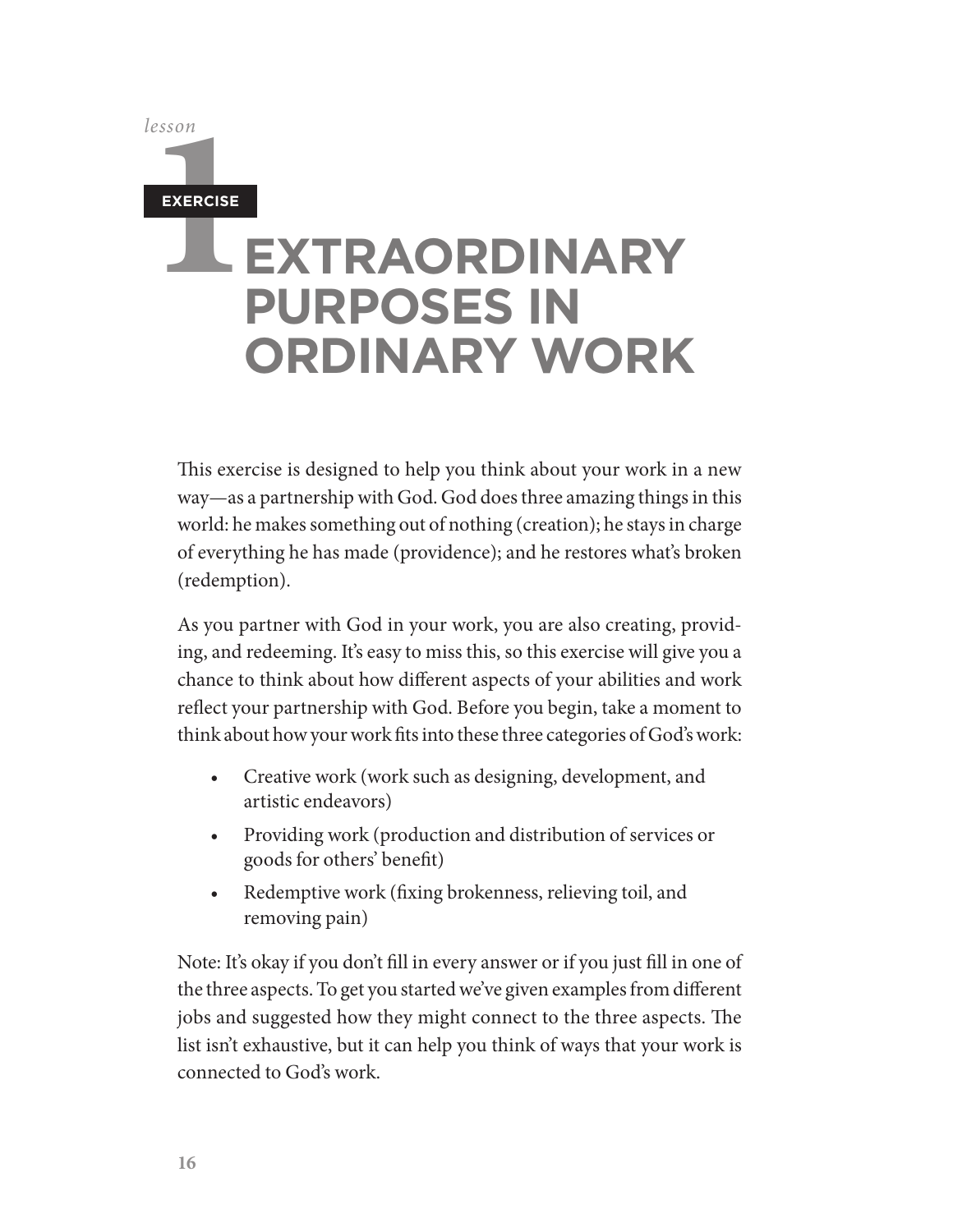#### EXAMPLES OF CREATIVE ASPECTS

"I enjoy creating products, methods, services or ideas." (e.g., engineer, chemist, teacher, author, student)

"I construct new spaces or organizations." (e.g., contractor, electrician, homeowner, plumber, entrepreneur)

"I like to find ways to connect people who wouldn't normally hang out." (e.g., home group leader, person who loves hospitality)

"I help give birth to people, ideas, or beauty." (e.g., parent, artist, musician, pastor, writer, poet)

"I look for creative ways to talk about Jesus with those around me." (e.g., anyone)

"I envision roles for other people that they themselves don't see yet." (e.g., educator, manager, trainer)

#### EXAMPLES OF PROVIDING ASPECTS

"I assist people in finding shelter that meets the needs of their household." (e.g., social worker, realtor)

"I help in the harvesting and/or restoring of natural resources." (e.g., farmer, biochemist, engineer)

"I assist in providing the efficient use of a utility." (e.g., utility worker for water, electric, gas, etc.)

"I help people govern themselves in a way that promotes flourishing." (e.g., politician, activist)

"I educate people and provide a place for community and learning." (e.g., educator, parent)

"I help others find space (time or place) to pursue rest and leisure." (e.g., artist, musician, park ranger)

#### EXAMPLES OF REDEMPTIVE ASPECTS

"I help physically, spiritually, or psychologically broken people." (e.g., counselor, social worker, pastor, HR specialist)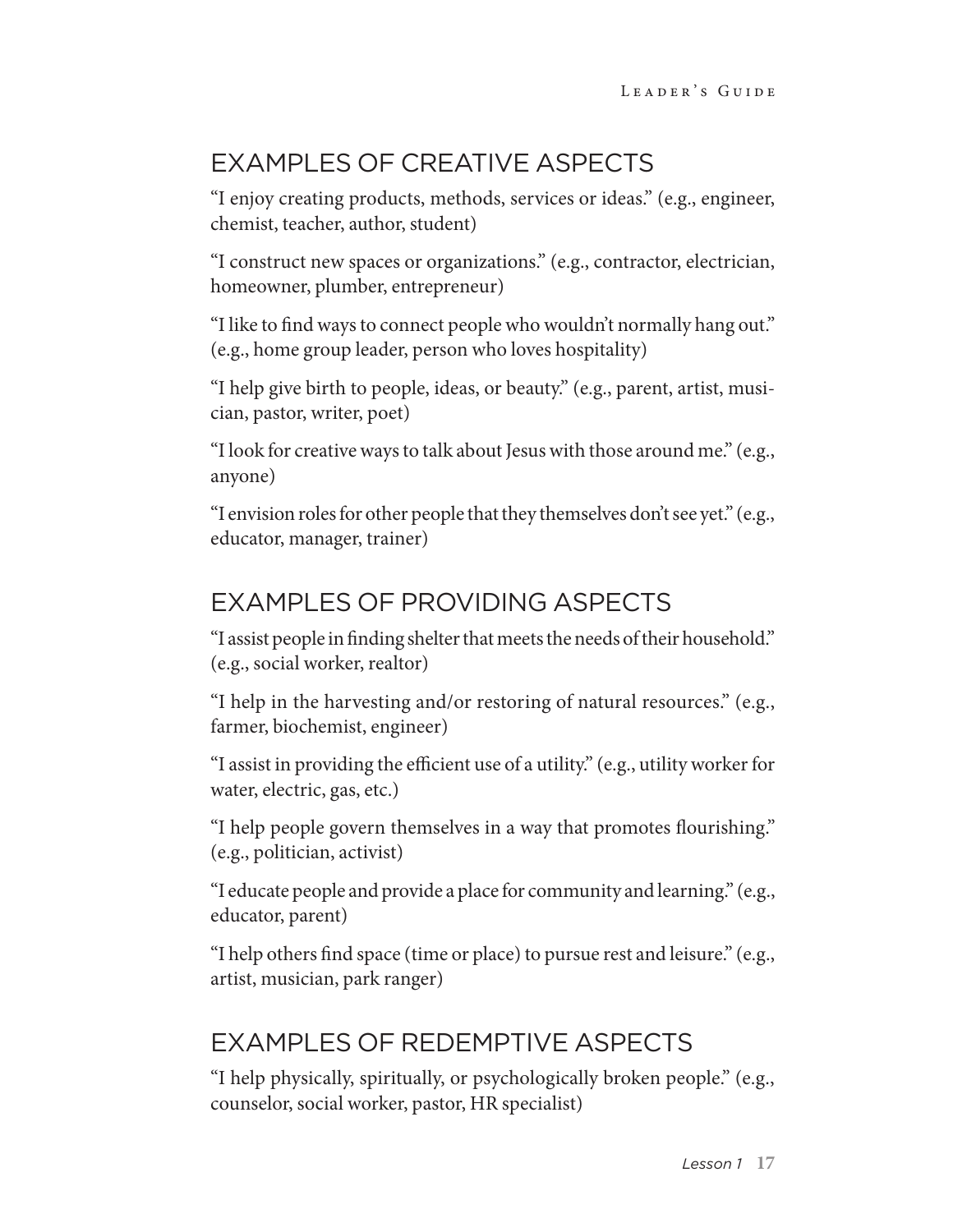"I help to reconcile broken relationships." (e.g., friend, guidance counselor, labor specialist)

"I clean, fix, repair things or people affected by the fall." (e.g., HVAC repair, mechanic, handyman, tailor)

"I troubleshoot to avoid potential problems." (e.g., engineer, network administrator, programmer)

"I fight or prevent criminal activity and promote ethical behavior." (e.g., judge, lawyer, watchman)

"I assist and give hope to people in personal or natural disasters." (e.g., fireman, policeman, military)

In the spaces below, take a few minutes to jot down how your work reflects aspects of God's work.